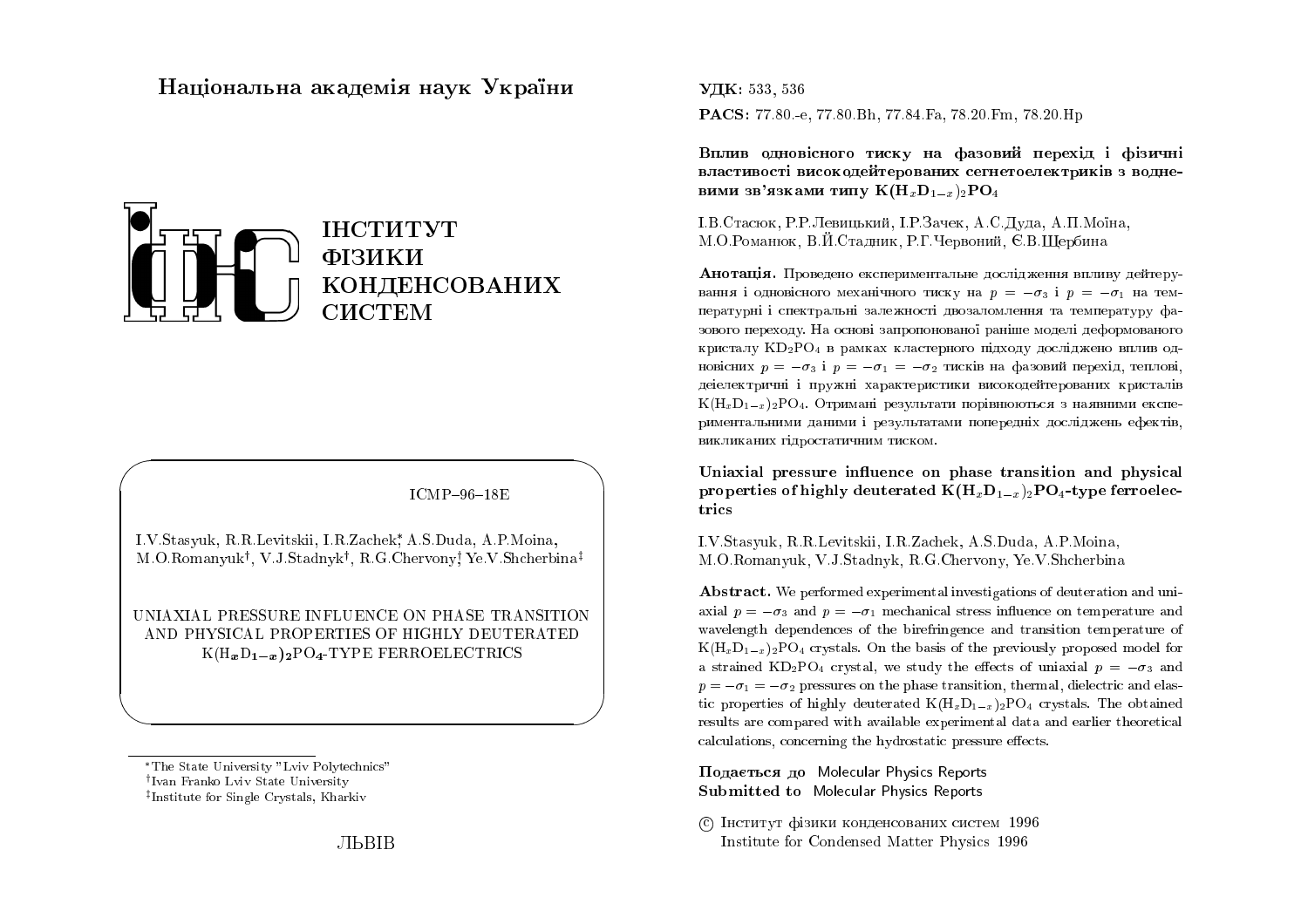#### 1.Introduction

Recently, a great attention has been paid to investigation of the effects caused by hydrostatic pressure in ferroelectric crystals with hydrogen  $b$ onds. However, the influence of uniaxial stresses ont these crystals  ${\rm can}$  be even more essential. In contrast to the hydrostatic pressure, the uniaxial stress can lo wer the crystal symmetry. Besides, the relative ions displacements in a uniaxially strained crystals are several times larger. The uniaxial stress can induce new <sup>p</sup>hase transitions, in addition to the well studied ferroelectric one.

In [1,2] the model of a strained  $KD_2PO_4$  crystal was proposed. This model takes into account not only the deuteron-deuteron interaction but also coupling of deuterons with optic and acoustic vibrations of heavy atoms and with orientational vibrations of PO4 groups. Resulting fromthe lattice strains longitudinal fields, which act on deuterons, are calculated. In [3,4] within this model we studied the hydrostatic pressure in fluence on the physical properties of highly deuterated  $K(\mathrm{H}_x\mathrm{D}_{1-x})_2\mathrm{PO}_4$ crystals. In the cluster approximation we calculated the dielectric, elastic and thermal responses of the crystals, and carried out a thoroughnumer ical analysis of the obtained results. It has been shown that under the proper choice of the theory parameters, a satisfactorynumerical descrip tion of the available experimental data for the pressure and temperature dependences of spontaneous polarization, longitudinal static dielectric permittivity and the transition temperature is possible.

 In this paper, we present the results of experimental studies of deuteration and uniaxial  $p=-\sigma_3$  and  $p=-\sigma_1$  stresses influence on tem- perature andwavelength spectral dependences of the birefringence and transition temperature of  $K(H_xD_{1-x})_2PO_4$  crystals. On the basis of the model [1,2], we study the effects of uniaxial  $p=-\sigma_3$  and  $p=-\sigma_1=-\sigma_2$  pressures on the <sup>p</sup>hase transition, thermal, dielectric and elastic properties of highly deuterated  $K(H_xD_{1-x})_2PO_4$  crystals. We perform a numer- ical analysis of the obtained theoretical results and study the dependence of calculated thermodynamic and dielectric characteristics on the theory parameters. The obtained results are compared with the available exper imental data and earlier theoretical calculations [3,4] of the hydrostatic $p$ ressure effects.

## 2.Four-particle cluster approximation

We consider a system of deuterons moving on O-D...O bonds in a crys-<br>tel. of KD DO, type. The unit cell of Preveis lettice of such a exystal tal of  $KD_2PO_4$  type. The unit cell of Bravais lattice of such a crystal is composed of two neighbouring  $PO_4$  tetrahedra together with four hydrogen bonds attached to one of them ("A"type tetrahedra). Hydrogen<br>hands mins to another ("B" tune) tetrahedran helens to four necessary bonds going to another (" B" type) tetrahedron belong to four nearest structural elements surrounding it (see the figure below). An external stress  $\sigma_l$  ( $l = h, 3, 1^{\pm}2$ ) which does not lower the system symmetry is applied:

$$
\sigma_{h} = (-p, -p, -p), \quad \sigma_{3} = (0, 0, -p), \quad \sigma_{1+2} = (-p, -p, 0). \quad (2.1)
$$



The unit cell of a DKDP crystal. Here  $(1), (2), (3), (4)$  and 1,2 stand for the hydrogenbond and H-site numbers, re-

The Hamiltonian of the system when the stress  $-p = \sigma_1 = \sigma_2$  or  $-p = \sigma_3$  and external electric field  $E_i$   $(i = 1, 2, 3)$  along the crystallographic axes  $a, b, c$  are applied has the following form [1]:

$$
H_{i} = \frac{\bar{v}N}{2} \sum_{ij} c_{ij}^{(0)} \varepsilon_{i} \varepsilon_{j} - \sum_{qf} 2\mu F_{f}^{i} \frac{\langle \sigma_{qf} \rangle}{2} +
$$
  
+ 
$$
\sum_{q_{1},q_{2}q_{3},q_{4}} \{ \delta_{\mathbf{R}_{q_{1}}\mathbf{R}_{q_{2}}} \delta_{\mathbf{R}_{q_{1}}\mathbf{R}_{q_{3}}} \delta_{\mathbf{R}_{q_{1}}\mathbf{R}_{q_{4}}} + \delta_{\mathbf{R}_{q_{1}}+\mathbf{r}_{2}\mathbf{R}_{q_{2}}} \delta_{\mathbf{R}_{q_{1}}+\mathbf{r}_{3}\mathbf{R}_{q_{3}}} \delta_{\mathbf{R}_{q_{1}}+\mathbf{r}_{4}\mathbf{R}_{q_{4}}} \}
$$
  

$$
\times \left\{ \frac{1}{2} \sum_{f f'} V_{ff'} \frac{\sigma_{q_{f}f}}{2} \frac{\sigma_{q_{f'}f'}}{2} + \Phi \frac{\sigma_{q_{11}}}{2} \frac{\sigma_{q_{2}}}{2} \frac{\sigma_{q_{3}}}{2} \frac{\sigma_{q_{4}}}{2} \right\} -
$$
  
- 
$$
\sum_{q_{j}f_{j}} \left[ 2\mu F_{f_{j}}^{i} \frac{\sigma_{qf}}{2} + \mu_{fi} E_{i} \frac{\sigma_{qf}}{2} \right].
$$
 (2.2)

The Hamiltonian (2.2) describes the short-range configurational interactions between deuterons near tetrahedra of "A" and "B" type;  $\mathbf{r}_f$ is a relative position vector of a hydrogen bond in a cell. Two eigenvalues of Ising spin  $\sigma_{qf}=\pm1$  are assigned to two equilibrium positions of a deuteron on the f-th bond in the q-th unit cell.  $c_{ij}^{(0)}$  are the "seed" elastic constants;  $\varepsilon_i$  are the components of the strain tensor;  $\bar{v} = v/k_B$ ; v is the unit cell volume;  $k_B$  is the Boltzmann constant.  $F_f^i$  are internal fields, created by, first, effective long-range forces, including as well an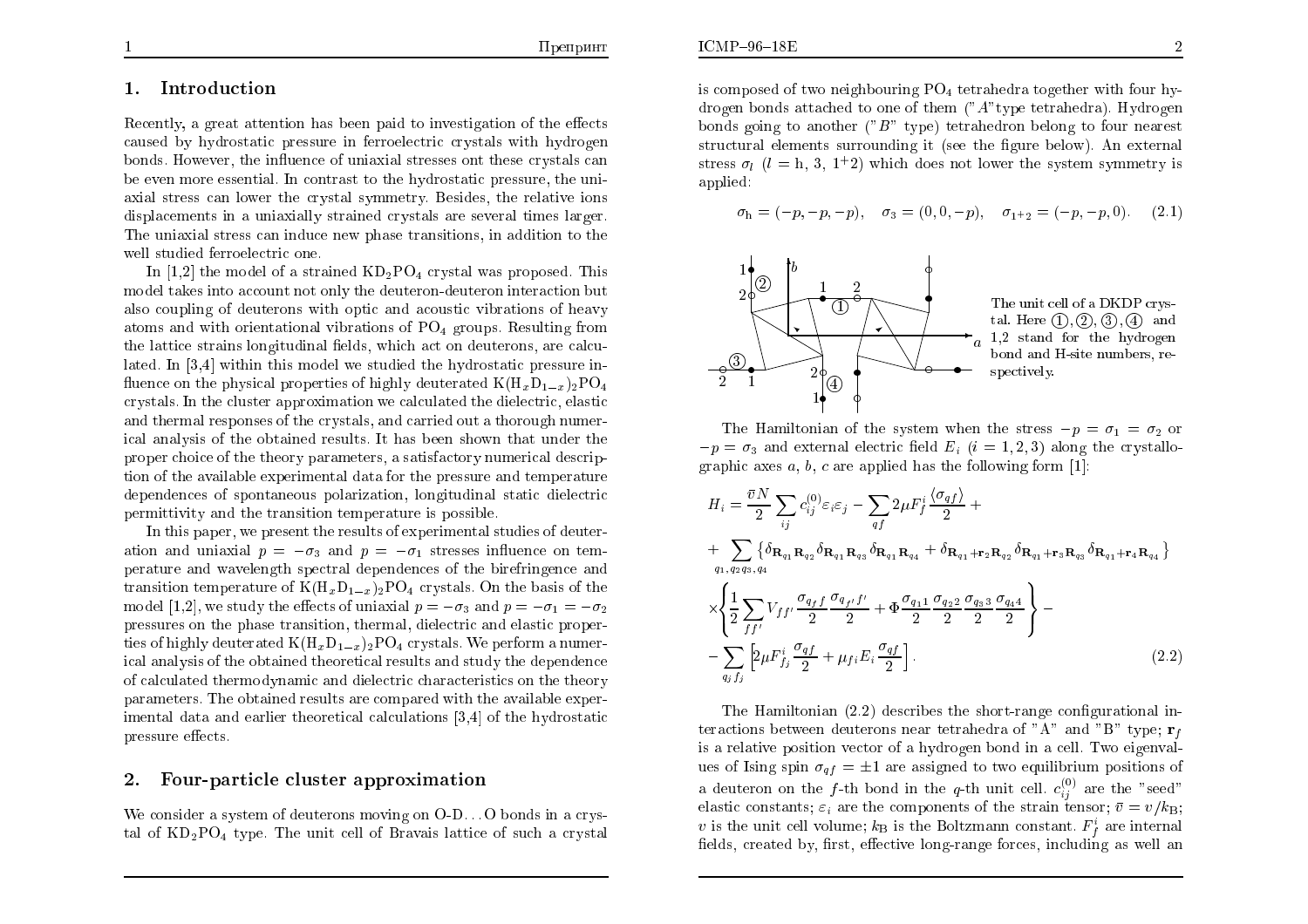indirect interaction bet ween deuterons through lattice vibrations, and, second, by external pressure  $[1,2]$ :

$$
2\mu F_{1}^{i} = 2\eta_{1}^{(1)} \left[ \frac{J_{11}}{4} + \sum_{i} \psi_{1i}\varepsilon_{i} \right] + 2\eta_{2}^{(1)} \left[ \frac{J_{12}}{4} + \sum_{i} \psi_{2i}\varepsilon_{i} \right] +
$$
  
\n
$$
+ 2\eta_{3}^{(1)} \left[ \frac{J_{13}}{4} + \sum_{i} \psi_{3i}\varepsilon_{i} \right] + 2\eta_{4}^{(1)} \left[ \frac{J_{12}}{4} + \sum_{i} \psi_{2i}\varepsilon_{i} \right],
$$
  
\n
$$
2\mu F_{2}^{i} = 2\eta_{1}^{(1)} \left[ \frac{J_{12}}{4} + \sum_{i} \psi_{2i}\varepsilon_{i} \right] + 2\eta_{2}^{(1)} \left[ \frac{J_{11}}{4} + \sum_{i} \psi_{1i}\varepsilon_{i} \right] +
$$
  
\n
$$
+ 2\eta_{3}^{(1)} \left[ \frac{J_{12}}{4} + \sum_{i} \psi_{2i}\varepsilon_{i} \right] + 2\eta_{4}^{(1)} \left[ \frac{J_{13}}{4} + \sum_{i} \psi_{3i}\varepsilon_{i} \right],
$$
  
\n
$$
2\mu F_{3}^{i} = 2\eta_{1}^{(1)} \left[ \frac{J_{13}}{4} + \sum_{i} \psi_{3i}\varepsilon_{i} \right] + 2\eta_{2}^{(1)} \left[ \frac{J_{12}}{4} + \sum_{i} \psi_{2i}\varepsilon_{i} \right] +
$$
  
\n
$$
+ 2\eta_{3}^{(1)} \left[ \frac{J_{11}}{4} + \sum_{i} \psi_{1i}\varepsilon_{i} \right] + 2\eta_{4}^{(1)} \left[ \frac{J_{12}}{4} + \sum_{i} \psi_{2i}\varepsilon_{i} \right],
$$
  
\n
$$
2\mu F_{4}^{i} = 2\eta_{1}^{(1)} \left[ \frac{J_{12}}{4} + \sum_{i} \psi_{2i}\varepsilon_{i} \right] + 2\eta_{2}^{(1)} \left[ \frac{J_{11}}{4} + \sum_{i} \
$$

where  $\eta_f^{(1)} = \langle \sigma_{qf} \rangle$ ;  $J_{ff'}$  is a long-range interaction between deuterons;  $\psi_{1i}, \psi_{2i}, \psi_{3i}$  are the so-called deformation potentials;  $\mu = e\delta$  is a dipole moment of a hydrogen bond;  $\delta$  is the H-site distance. According to [5,6],  $\delta$ is a linear function of hydrostatic pressure. Assuming the same character  $\,$ of its dependence on stresses  $\sigma_3$  and  $\sigma_{1^+2}$  and bearing in mind (2.1), we can write:

$$
\delta = \delta_0 + \delta_1 p,
$$

where  $\delta_1 < 0$ ,  $\delta_0 > 0$ . Taking into account the fact that  $J_{ff'}$  is proportional to  $\mu^2$ , we have:

$$
J_{ff'} = J_{ff'}^{(0)} [1 + 2 \frac{\delta_1}{\delta_0} p]. \tag{2.3}
$$

The static and dynamic properties of a deuteron subsystem of a<br>DP existed will be considered in the four perties cluster cannous DKDP crystal will be considered in the four-particle cluster approximation, which in terms of densit y matrices can be expressed as follows The cluster Hamiltonian reads: [9]:

$$
\rho_0 = \frac{e^{-\beta H_i}}{\text{Sp }e^{-\beta H_i}} = \frac{e^{-\beta H_4^{iA}}}{\text{Sp }e^{-\beta H_4^{iA}}} \frac{e^{-\beta H_4^{iB}}}{\text{Sp }e^{-\beta H_4^{iB}}}, \quad \beta = \frac{1}{T},\tag{2.4}
$$

where  $H_4^{iA}$ ,  $H_4^{iB}$  are the cluster Hamiltonians describing the behaviour of deuterons around "A" and "B" tetrahedra. Since the equilibrium dis-<br>tribution functions of deuterons around "A" and "D" tatushadre scincide tribution functions of deuterons around "A" and "B" tetrahedra coincide in the cluster approximation [9], the static properties of the  $KD_2PO_4$ crystals will be considered on the basis of the Hamiltonian  $H_4^{iA}$  solely:

$$
\hat{H}_{q4}^{iA} = V \left[ \frac{\sigma_{q11}}{2} \frac{\sigma_{q22}}{2} + \frac{\sigma_{q22}}{2} \frac{\sigma_{q33}}{2} + \frac{\sigma_{q33}}{2} \frac{\sigma_{q44}}{2} + \frac{\sigma_{q44}}{2} \frac{\sigma_{q11}}{2} \right] +
$$
\n
$$
+ U \left[ \frac{\sigma_{q11}}{2} \frac{\sigma_{q33}}{2} + \frac{\sigma_{q22}}{2} \frac{\sigma_{q44}}{2} \right] + \Phi \frac{\sigma_{q11}}{2} \frac{\sigma_{q22}}{2} \frac{\sigma_{q33}}{2} \frac{\sigma_{q44}}{2} - \sum_{f} \frac{z_f^i}{\beta} \frac{\sigma_{qf}}{2},
$$
\n(2.5)

where

$$
z^z = \beta \{-\Delta_3^z + 2\nu\eta^{(1)z} + \mu_3 E_3\},
$$
  
\n
$$
z_{1,3}^x = \beta \{-\Delta_1^x + 2\nu_1\eta_1^{(1)x} + 2\nu_3\eta_3^{(1)x} + 4\nu_2\eta_{24}^{(1)x} \pm \mu_1 E_1\}
$$
  
\n
$$
z_{24}^x \equiv z_2^x = z_4^x = \beta \{-\Delta_{24}^x + 2\nu_2[\eta_1^{(1)x} + \eta_3^{(1)x}] + 2[\nu_1 + \nu_3]\eta_{24}^{(1)x}\},
$$
  
\n
$$
z_{13}^y \equiv z_1^y = z_3^y = \beta \{-\Delta_{13}^y + 2[\nu_1 + \nu_3]\eta_{13}^{(1)y} + 2\nu_2[\eta_2^{(1)y} + \eta_4^{(1)y}]\},
$$
  
\n
$$
z_{2,4}^y = \beta \{-\Delta_2^y + 4\nu_2\eta_{13}^{(1)y} + 2\nu_1\eta_2^{(1)y} + 2\nu_3\eta_4^{(1)y} \pm \mu_2 E_2\},
$$

and

$$
\nu = \frac{\nu_c(0)}{4} [1 + 2 \frac{\delta_1}{\delta_0} p] + \sum_i \psi_{ci} \varepsilon_i, \quad \nu_j = \frac{J_{1j}(0)}{4} [1 + 2 \frac{\delta_1}{\delta_0} p] + \sum_i \psi_{ji} \varepsilon_i.
$$

 $\text{In } (2.5), \Delta_1, \ldots, \Delta_4$  are effective fields, resulting from an interaction with  $\ldots$  in the condition of the condition of the condition of the condition of the condition of the condition of the condition of the condit neighbouring quasispins outside a cluster. Here we took into account the fact that under the considered pressures and in fields  $E_i$ , the following relations are obeyed:

$$
\eta^{(1)z} = \eta_1^{(1)z} = \eta_2^{(1)z} = \eta_3^{(1)z} = \eta_4^{(1)z},
$$
  
\n
$$
\eta_{24}^{(1)x} = \eta_2^{(1)x} = \eta_4^{(1)x}; \quad \eta_{13}^{(1)y} = \eta_1^{(1)y} = \eta_3^{(1)y},
$$
  
\n
$$
\nu_c(0) = J_{11}^{(0)} + 2J_{12}^{(0)} + J_{13}^{(0)}; \quad \psi_{ci} = \psi_{1i} + 2\psi_{2i} + \psi_{3i};
$$
  
\n
$$
\mu_3 = \mu_{13} = \mu_{23} = \mu_{33} = \mu_{43},
$$
  
\n
$$
\mu_1 = \mu_{11} = -\mu_{31}, \quad \mu_{21} = \mu_{41} = 0,
$$
  
\n
$$
\mu_2 = \mu_{22} = -\mu_{42}, \quad \mu_{12} = \mu_{32} = 0.
$$
  
\n(2.6)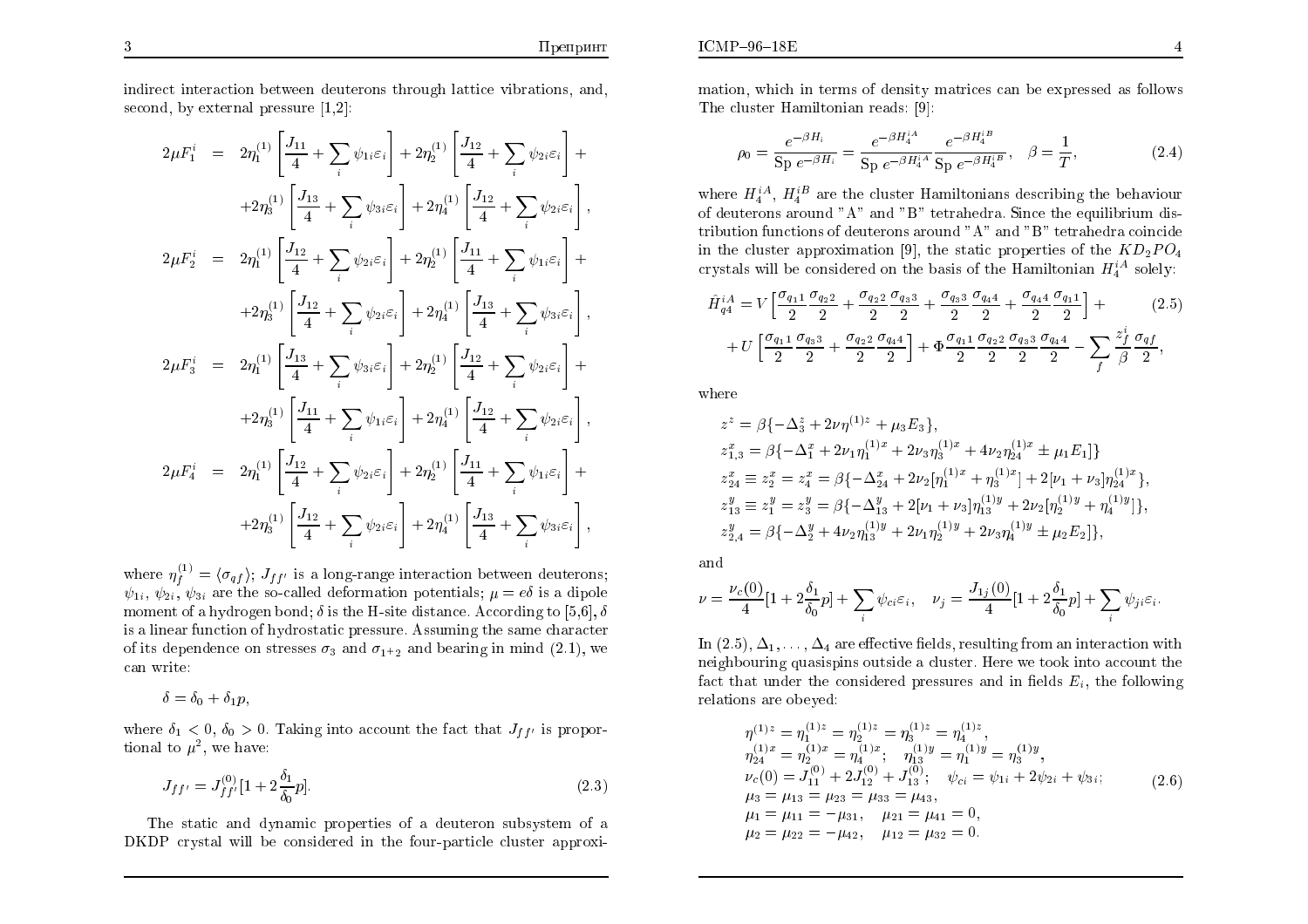The single-particle deuteron Hamiltonians read:

$$
H_{qf}^{i} = -\frac{\bar{z}_{f}^{i}}{\beta} \frac{\sigma_{qf}}{2}.
$$
\n(2.7)

Expressions for  $\bar{z}^z$ , ...,  $\bar{z}_4^y$  can be obtained from (2.5) by replacing  $\Delta_1,\ldots,\Delta_4$  with  $2\Delta_1,\ldots,2\Delta_4$ ; obviously, their symmetry coincides with that of  $z$  $z$ ,  $z$  $\frac{y}{4}$ .

In (2.5)  $V = -\frac{w_1}{2}, U$  $=-\varepsilon+\frac{w_1}{2}, \ \ \Phi$  $= 4\varepsilon - 8w + 2w_1$ , where

$$
T < T_c
$$
  
\n
$$
\varepsilon = \varepsilon^0 + \delta_{11}^{-} \varepsilon_1 + \delta_{12}^{-} \varepsilon_2 + \delta_{13}^{-} \varepsilon_3, \qquad \varepsilon = \varepsilon^0 + \delta_{11}^{+} (\varepsilon_1 + \varepsilon_2) + \delta_{13}^{+} \varepsilon_3,
$$
  
\n
$$
w = w^0 + \delta_{21}^{-} \varepsilon_1 + \delta_{22}^{-} \varepsilon_2 + \delta_{23}^{-} \varepsilon_3, \qquad w = w^0 + \delta_{21}^{+} (\varepsilon_1 + \varepsilon_2) + \delta_{23}^{+} \varepsilon_3,
$$
  
\n
$$
w_1 = w_1^0 + \delta_{31}^{-} \varepsilon_1 + \delta_{32}^{-} \varepsilon_2 + \delta_{33}^{-} \varepsilon_3, \qquad w_1 = w_1^0 + \delta_{31}^{+} (\varepsilon_1 + \varepsilon_2) + \delta_{33}^{+} \varepsilon_3.
$$

and  $\varepsilon^0 = \varepsilon_a - \varepsilon_s$ ,  $w^0 = \varepsilon_1 - \varepsilon_s$ ,  $w^0_1 = \varepsilon_0 - \varepsilon_s$ ,  $\varepsilon_a$ ,  $\varepsilon_s$ ,  $\varepsilon_1$ ,  $\varepsilon_0$  are the deuteron configuration energies;  $\delta_{ij}^{\pm}$  are the so-called deformation potentials.

The single-particle deuteron distributions functions read:

$$
\eta^{(1)z} = \frac{1}{D^z} \left[ \sinh 2z^z + 2b \sinh z^z \right]
$$
\n(2.8)  
\n
$$
\eta_{1,3}^{(1)x} = \frac{1}{D^x} \left[ \sinh A_1 + d \sinh A_2 \pm 2a \sinh A_3 + \frac{1}{2}b(\sinh A_5 + \sinh A_6 \pm 2 \sinh A_7) \right],
$$
\n
$$
\eta_{24}^{(1)x} = \frac{1}{D^x} \left[ \sinh A_1 - d \sinh A_2 + b(\sinh A_5 - \sinh A_6) \right],
$$
\n
$$
\eta_{13}^{(1)y} = \frac{1}{D^y} \left[ \sinh B_1 - d \sinh B_2 + b(\sinh B_7 - \sinh B_8) \right],
$$
\n
$$
\eta_{2,4}^{(1)y} = \frac{1}{D^y} \left[ \sinh B_1 + d \sinh B_2 \pm 2a \sinh B_4 \pm \frac{1}{2}b(\pm 2 \sinh B_6 + \sinh B_7 + \sinh B_8) \right],
$$
\n(2.9)

where

$$
D^{z} = \cosh 2z^{z} + 4b \cosh z^{z} + 2a + d,
$$
  
\n
$$
D^{x} = \cosh A_{1} + d \cosh A_{2} + 2a \cosh A_{3} +
$$
  
\n
$$
+ b(\cosh A_{5} + \cosh A_{6} + 2 \cosh A_{7}),
$$
  
\n
$$
D^{y} = \cosh B_{1} + d \cosh B_{2} + 2a \cosh B_{3} +
$$
  
\n
$$
+ b(2 \cosh B_{6} + \cosh B_{7} + \cosh B_{8}),
$$

and

$$
A_{1,2} = \frac{z_1^x + z_3^x}{2} \pm z_{24}^x; \qquad A_3 = \frac{z_1^x - z_3^x}{2};
$$
  
\n
$$
A_{5,6} = \frac{z_1^x - z_3^x}{2} \pm z_{24}^x; \qquad A_7 = \frac{z_1^x + z_3^x}{2};
$$
  
\n
$$
B_{1,2} = \pm z_{13}^y + \frac{z_2^y + z_4^y}{2}; \qquad B_4 = \frac{z_2^y - z_4^y}{2};
$$
  
\n
$$
B_{7,8} = \pm z_{13}^y + \frac{z_2^y + z_4^y}{2}; \qquad B_6 = \frac{z_2^y + z_4^y}{2};
$$
  
\n
$$
a = \exp(-\beta \varepsilon), \quad b = \exp(-\beta w), \quad d = \exp(-\beta w_1).
$$

Within the cluster approximation, the fields  $\Delta_1, \ldots, \Delta_4$  are determined from the condition of equality of the mean values  $\langle \sigma_{qf} \rangle$  calculated with<br>four and single portials  $G_i$  is distributions is with the Hamiltonian four- and single-particle Gibbs' distributions, i.e. with the Hamiltonian  $(2.5)$  and with  $(2.7)$ . In the result:

$$
z^{z} = \frac{1}{2} \ln \frac{1 + \eta^{(1)z}}{1 - \eta^{(1)z}} + \beta \nu \eta^{(1)z} + \frac{\beta \mu_{3} E_{3}}{2},
$$
  
\n
$$
z_{1,3}^{x} = \frac{1}{2} \ln \frac{1 + \eta_{1}^{(1)x}}{1 - \eta_{1}^{(1)x}} + \beta \left[ \nu_{1} \eta_{1}^{(1)x} + \nu_{3} \eta_{3}^{(1)x} + 2\nu_{2} \eta_{24}^{(1)x} \pm \frac{\mu_{1} E_{1}}{2} \right],
$$
  
\n
$$
z_{24}^{x} = \frac{1}{2} \ln \frac{1 + \eta_{24}^{(1)x}}{1 - \eta_{24}^{(1)x}} + \beta \left[ \nu_{2} [\eta_{1}^{(1)x} + \eta_{3}^{(1)x}] + [\nu_{1} + \nu_{3}] \eta_{24}^{(1)x} \right],
$$
  
\n
$$
z_{13}^{y} = \frac{1}{2} \ln \frac{1 + \eta_{13}^{(1)y}}{1 - \eta_{13}^{(1)y}} + \beta \left[ \nu_{2} [\eta_{2}^{(1)y} + \eta_{4}^{(1)y}] + [\nu_{1} + \nu_{3}] \eta_{13}^{(1)y} \right],
$$
  
\n
$$
z_{2,4}^{y} = \frac{1}{2} \ln \frac{1 + \eta_{24}^{(1)y}}{1 - \eta_{24}^{(1)y}} + \beta \left[ 2\nu_{2} \eta_{13}^{(1)y} + \nu_{1} \eta_{2}^{(1)y} + \nu_{3} \eta_{4}^{(1)y} \pm \frac{\mu_{2} E_{2}}{2} \right],
$$

The free energy of the crystal in the four-particle cluster approximation can be written as follows:

$$
f_{-}^{z} = \frac{F_{z}}{N} = \frac{\bar{v}}{2} \sum_{ij} c_{ij}^{0-} \varepsilon_{i} \varepsilon_{j} - 2 \sum_{i} \delta_{2i}^{-} \varepsilon_{i} + 2\nu [\eta^{(1)z}]^{2} +
$$
  
+2T \ln 2 - 2T \ln[1 - (\eta^{(1)z})^{2}] - 2T \ln D^{z}, \t(2.10)

External pressure changes the unit-cell volume:

$$
v = (0.3892 + k_v p) \cdot 10^{-21} \text{cm}^3
$$
,  $\bar{v} = (2.82 + k_{\bar{v}} p) \text{K}$ ,  
\n $k_v = 0.3892 \frac{\varepsilon_1 + \varepsilon_2 + \varepsilon_3}{p}$ ,  $k_{\bar{v}} = 2.82 \frac{\varepsilon_1 + \varepsilon_2 + \varepsilon_3}{p}$ .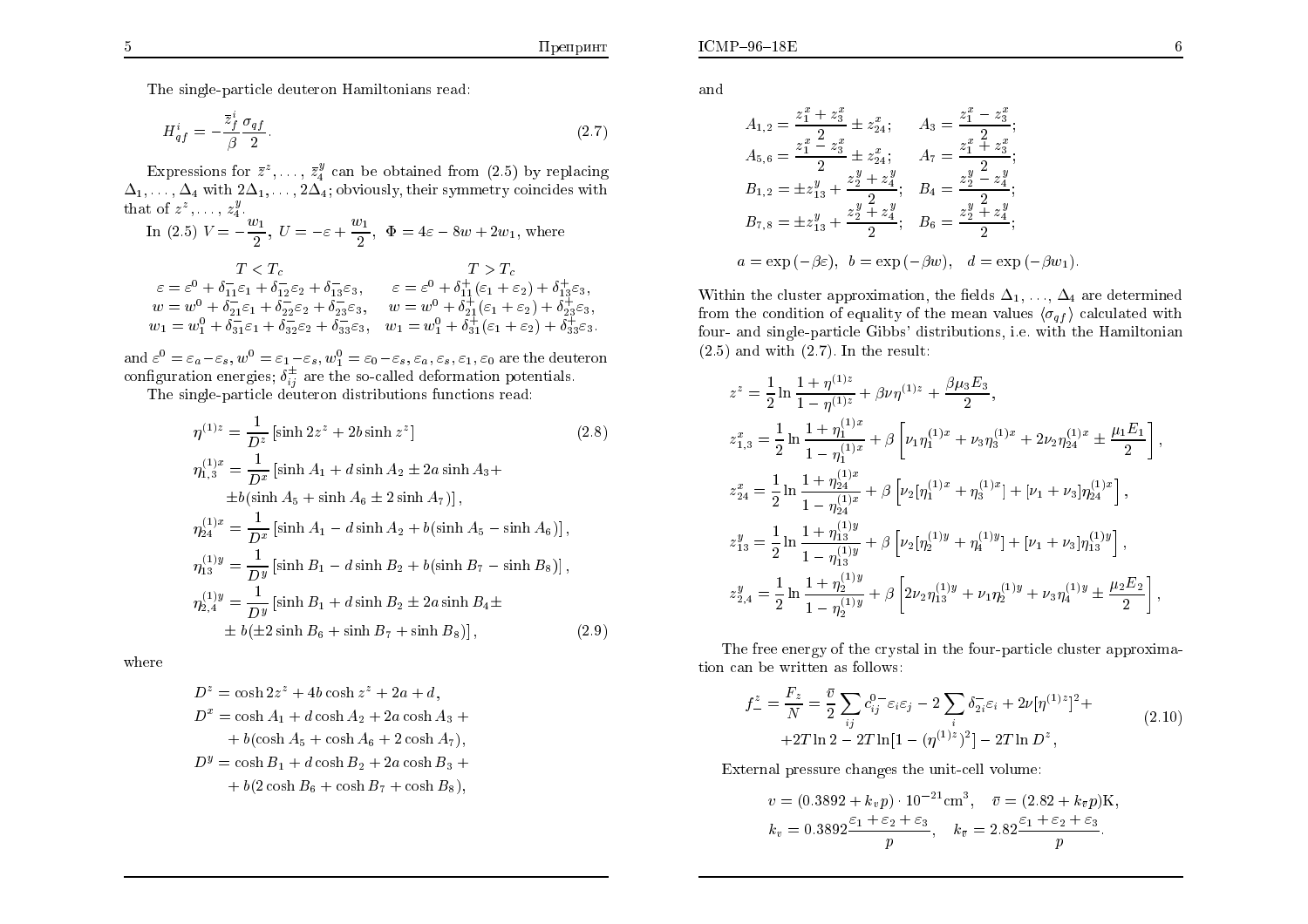;

The thermodynamic potential is equal to:

$$
g^{z}(1+2) = f^{z}(1+2) + \bar{v}p(\varepsilon_{1} + \varepsilon_{2}),
$$
  
\n
$$
g^{z}(3) = f^{z}(3) + \bar{v}p\varepsilon_{3}.
$$

From the conditions of the thermodynamic equilibrium

$$
\frac{1}{\bar{v}}\frac{\partial g^z}{\partial \eta^{(1)}} = 0; \quad \frac{1}{\bar{v}}\frac{\partial g^z}{\partial \varepsilon_i} = 0 \tag{2.11}
$$

we find the system of equations for order parameter and strains caused<br>by the systemal pressure: by the external pressure:

$$
p = \sigma_1 = \sigma_2
$$
  
\n
$$
\eta^{(1)z} = \frac{1}{D^z} (\sinh 2z^z + 2b \sinh z^z),
$$
\n
$$
-p = c_{11}^{0-z} \varepsilon_1 + c_{12}^{0-z} \varepsilon_2 + c_{13}^{0-z} \varepsilon_3 - 2 \frac{\delta_{21}^{-}}{\bar{v}} - \frac{2\psi_{c1}}{\bar{v}} [\eta^{(1)z}]^2 + \frac{2}{\bar{v}} \frac{M_1^{-}}{D^z},
$$
\n
$$
-p = c_{12}^{0-z} \varepsilon_1 + c_{22}^{0-z} \varepsilon_2 + c_{23}^{0-z} \varepsilon_3 - 2 \frac{\delta_{22}^{-}}{\bar{v}} - \frac{2\psi_{c2}}{\bar{v}} [\eta^{(1)z}]^2 + \frac{2}{\bar{v}} \frac{M_2^{-}}{D^z},
$$
\n
$$
0 = c_{13}^{0-z} \varepsilon_1 + c_{23}^{0-z} \varepsilon_2 + c_{33}^{0-z} \varepsilon_3 - 2 \frac{\delta_{23}^{-}}{\bar{v}} - \frac{2\psi_{c3}}{\bar{v}} [\eta^{(1)z}]^2 + \frac{2}{\bar{v}} \frac{M_3^{-}}{D^z},
$$

 $-p=\sigma_3$ 

$$
\eta^{(1)z} = \frac{1}{D^z} (\sinh 2z^z + 2b \sinh z^z),
$$
\n
$$
0 = c_{11}^{0-} \varepsilon_1 + c_{12}^{0-} \varepsilon_2 + c_{13}^{0-} \varepsilon_3 - 2\frac{\delta_{21}^{-}}{\bar{v}} - \frac{2\psi_{c1}}{\bar{v}} [\eta^{(1)z}]^2 + \frac{2}{\bar{v}} \frac{M_1^{-}}{D^z},
$$
\n
$$
0 = c_{12}^{0-} \varepsilon_1 + c_{22}^{0-} \varepsilon_2 + c_{23}^{0-} \varepsilon_3 - 2\frac{\delta_{22}^{-}}{\bar{v}} - \frac{2\psi_{c2}}{\bar{v}} [\eta^{(1)z}]^2 + \frac{2}{\bar{v}} \frac{M_2^{-}}{D^z},
$$
\n(2.13)

$$
\bar{v} \qquad \bar{v} \qquad \bar{v} \qquad \bar{v} \qquad \bar{v} \qquad \bar{v} \qquad \bar{v} \qquad \bar{v} \qquad \bar{v} \qquad \bar{v} \qquad \bar{v} \qquad \bar{v} \qquad \bar{v} \qquad \bar{v} \qquad \bar{v} \qquad \bar{v} \qquad \bar{v} \qquad \bar{v} \qquad \bar{v} \qquad \bar{v} \qquad \bar{v} \qquad \bar{v} \qquad \bar{v} \qquad \bar{v} \qquad \bar{v} \qquad \bar{v} \qquad \bar{v} \qquad \bar{v} \qquad \bar{v} \qquad \bar{v} \qquad \bar{v} \qquad \bar{v} \qquad \bar{v} \qquad \bar{v} \qquad \bar{v} \qquad \bar{v} \qquad \bar{v} \qquad \bar{v} \qquad \bar{v} \qquad \bar{v} \qquad \bar{v} \qquad \bar{v} \qquad \bar{v} \qquad \bar{v} \qquad \bar{v} \qquad \bar{v} \qquad \bar{v} \qquad \bar{v} \qquad \bar{v} \qquad \bar{v} \qquad \bar{v} \qquad \bar{v} \qquad \bar{v} \qquad \bar{v} \qquad \bar{v} \qquad \bar{v} \qquad \bar{v} \qquad \bar{v} \qquad \bar{v} \qquad \bar{v} \qquad \bar{v} \qquad \bar{v} \qquad \bar{v} \qquad \bar{v} \qquad \bar{v} \qquad \bar{v} \qquad \bar{v} \qquad \bar{v} \qquad \bar{v} \qquad \bar{v} \qquad \bar{v} \qquad \bar{v} \qquad \bar{v} \qquad \bar{v} \qquad \bar{v} \qquad \bar{v} \qquad \bar{v} \qquad \bar{v} \qquad \bar{v} \qquad \bar{v} \qquad \bar{v} \qquad \bar{v} \qquad \bar{v} \qquad \bar{v} \qquad \bar{v} \qquad \bar{v} \qquad \bar{v} \qquad \bar{v} \qquad \bar{v} \qquad \bar{v} \qquad \bar{v} \qquad \bar{v} \qquad \bar{v} \qquad \bar{v} \qquad \bar{v} \qquad
$$

here  $M^ \bar{i}_i^- = 4b\delta_{2i}^ \frac{1}{2i} \cosh z^z + 2a \delta_{1i}^{-1}$  $\bar{a}_{1i} + d\delta_{3i}$  $3i$  :

 In the paraelectric <sup>p</sup>hase the order parameter is equal to zero, and the following relation bet ween the pressure and the strains is held:  $-p=\sigma_1 = \sigma_2$ 

$$
-p = (c_{11}^0 + c_{12}^0)\varepsilon_{1,2} + c_{13}^{0+} \varepsilon_3 - 2\frac{\delta_{21}^+}{\bar{v}} + \frac{2}{\bar{v}}\frac{M_1^+}{D_+},
$$
  
\n
$$
0 = 2c_{13}^{0+} \varepsilon_1 + c_{33}^{0+} \varepsilon_3 - 2\frac{\delta_{23}^+}{\bar{v}} + \frac{2}{\bar{v}}\frac{M_3^+}{D_+},
$$
\n(2.14)

 $-p=\sigma_3$ 

$$
0 = (c_{11}^0 + c_{12}^0)\varepsilon_{1,2} + c_{13}^{0+} \varepsilon_3 - 2\frac{\delta_{21}^+}{\bar{v}} + \frac{2}{\bar{v}}\frac{M_1^+}{D_+},
$$
  

$$
-p = 2c_{13}^{0+} \varepsilon_1 + c_{33}^{0+} \varepsilon_3 - 2\frac{\delta_{23}^+}{\bar{v}} + \frac{2}{\bar{v}}\frac{M_3^+}{D_+},
$$
(2.15)

where

$$
M_i^+ = 4b\delta_{2i}^+ + 2a\delta_{1i}^+ + d\delta_{3i}^+, \quad M_1^+ = M_2^+, D_+ = 1 + 4b + 2a + d.
$$

As one can see from the equations  $(2.12)$ ,  $(2.13)$ ,  $(2.14)$  and  $(2.15)$ , the strains  $\varepsilon_i$  are equal to zero at ambient pressure only if we assume the temperature dependence of the parameters  $\delta_{2i}$  in the form

$$
\delta_{2i}^{+} = \frac{2a\delta_{1i}^{+}}{1+2a} = \frac{2\delta_{1i}^{+}}{\exp{(\beta \varepsilon)} + 2}
$$

in the paraelectric <sup>p</sup>hase and in a more complicated form in the ferroelectric phase. In order to keep  $\delta_{2i}$  constant and for the sake of simplicity we assumed that

$$
\delta_{2i}^{+} = \frac{2\delta_{1i}^{+}}{\exp\left(\beta_c \varepsilon\right) + 2} \tag{2.16}
$$

 $(\beta_c = 1/T_c)$ ; thus at pressure of 1 kbar, small residual strains  $(\sim 10^{-6})$ exist at all temperatures except for the transition point.

The temperature of the first order phase transition  $T_c$  is determined from the criterion that:

$$
g^{z}(\eta^{(1)z}, T_c, p) = g^{z}(0, T_c, p), \qquad (2.17)
$$

Polarization of the crystal, resulting from the deuteron ordering, is<br>al tax equal to:

$$
P_1 = \frac{\mu_1}{v} [\eta_1^{(1)x} - \eta_3^{(1)x}], \quad P_2 = \frac{\mu_2}{v} [\eta_2^{(1)y} - \eta_4^{(1)y}],
$$
  
\n
$$
P_3 = 2 \frac{\mu_3}{v} \eta^{(1)z}.
$$
\n(2.18)

# 3.Elastic and piezoelectric properties

Let us consider now the pressure influence on elastic properties of a  $K(H_xD_{1-x})_2PO_4$  crystal. Here we neglect the anharmonicity of lattice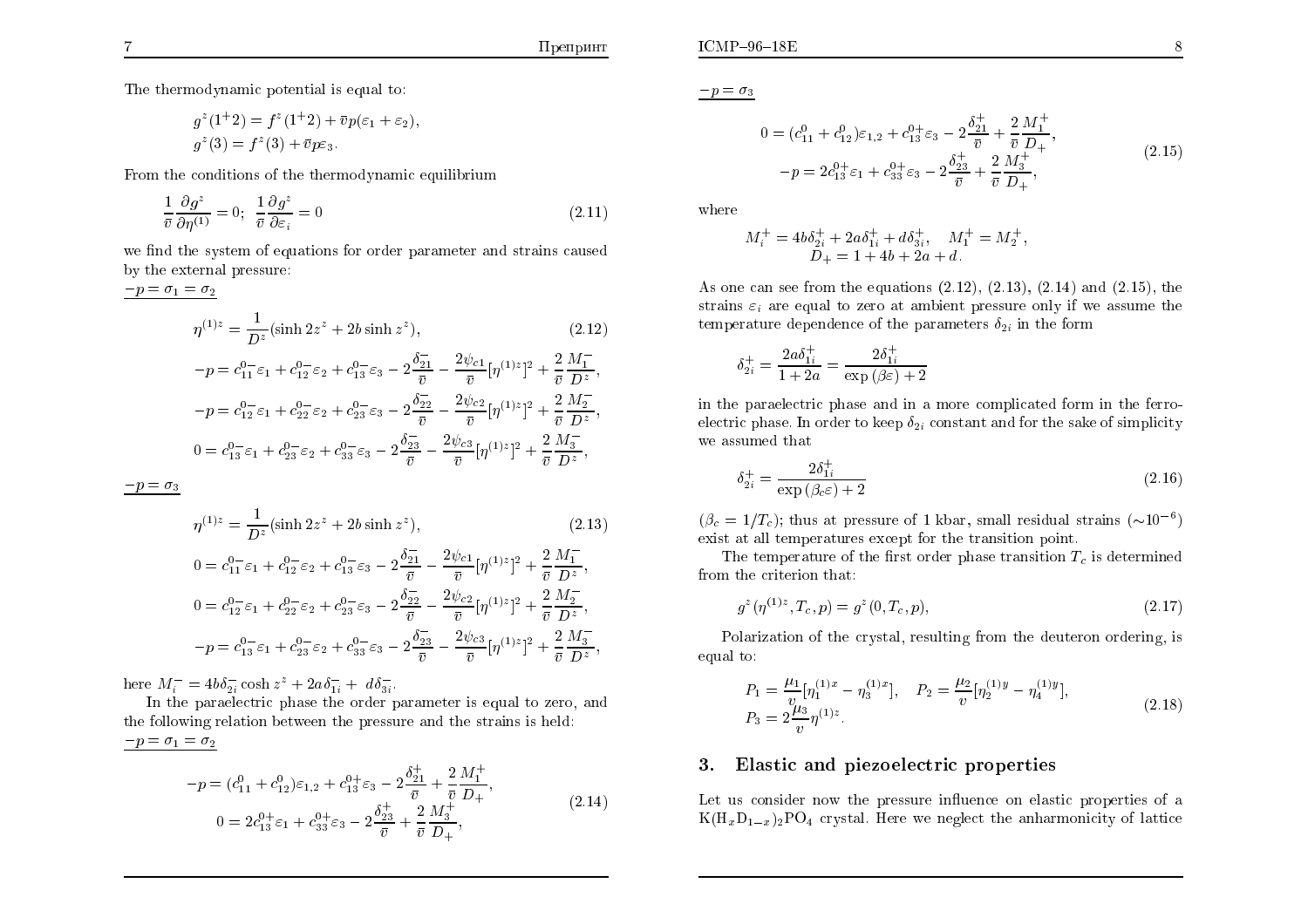vibrations. The attributed to a deuteron subsystem parts of elastic con-<br>stants, related to the pressures  $\bar{r}$ stants, related to the pressures  $-p = \sigma_1 = \sigma_2$  or  $-p = \sigma_3$  are given by the formula:

$$
c_{ij}^{p-} = c_{ij}^{0-} - \frac{4\eta^{(1)}}{\bar{v}DT} [\psi_{ci}\theta_j + \psi_{cj}\theta_i - (3.1) - \frac{2}{\bar{v}DT} [4b\delta_{2i}^-\delta_{2j}^-\cosh z + 2a\delta_{1i}^-\delta_{1j}^-\ + d\delta_{3i}^-\delta_{3j}^-\] + \frac{2}{\bar{v}D^2T}M_i^-M_j^-. \tag{3.1}
$$

Here we use the following notations:

$$
\begin{aligned} \n\mathbf{a} &= [\cosh 2z + b \cosh z] - \eta^{(1)} [\sinh 2z + 2b \sinh z]; \\ \n\theta_i &= -2b \delta_{2i}^- \sinh z + \eta^{(1)} M_i^- + 2\psi_{ci} \eta^{(1)z} \mathbf{a}. \n\end{aligned} \tag{3.2}
$$

Making use of the relations (2.12), we calculate the quantities whic hcharacterize the electromechanical properties of a crystal.

Coefficients  $e_{3i}$  and constants  $h_{3i}$  of piezoelectric stress read:

$$
e_{3i} = \frac{\mu_3}{v} \frac{2}{T} \frac{\theta_i}{D - 2\varphi \mathfrak{B}}, \quad h_{3i} = \frac{2\varphi \theta_i}{\mu_3 D}, \tag{3.3}
$$

where

$$
\varphi = \frac{1}{1 - [\eta^{(1)}]^2} + \beta \nu.
$$

Using (2.12) and taking into account the fact that  $(\partial \varepsilon_i/\partial \sigma_j)_{E_i} = s_{ij}^E$  $-$  the elastic compliance constants, we get the systems of equations for the coefficients of piezoelectric strain  $d_{3i}$ :

$$
d_{3i} = \sum_{j} s_{ij}^{E} - e_{3j}; \quad -h_{3k} d_{3k} + \sum_{j} c_{ij}^{p} s_{ij}^{E-} = \frac{p_k}{p}, \quad (3.4)
$$

where  $p_k = (p, p, 0)$  at  $-\frac{E}{k}$  $-p =$  $= \sigma_1 = \sigma_2$  i  $p_k = (0, 0, p)$  at  $-$ <br>the system  $(2, 4)$  read.  $-p =$ where  $p_k = (p, p, 0)$  at  $-p = \sigma_1 = \sigma_2$  i  $p_k = (0, 0, p)$  at  $-p = \sigma_3$ .<br>Compliances  $s_{ij}^{E-}$  found from the system (3.4) read:  $\frac{E}{ij}$  found from the system (3.4) read:

$$
s_{11}^{E} = \frac{1}{\Delta_c} \begin{vmatrix} c_{22}^{E} & c_{23}^{E} \\ c_{23}^{E} & c_{33}^{E} \\ c_{23}^{E} & c_{33}^{E} \end{vmatrix}, \qquad s_{12}^{E} = -\frac{1}{\Delta_c} \begin{vmatrix} c_{12}^{E} & c_{23}^{E} \\ c_{13}^{E} & c_{33}^{E} \\ c_{13}^{E} & c_{33}^{E} \end{vmatrix}, \ns_{13}^{E} = \frac{1}{\Delta_c} \begin{vmatrix} c_{12}^{E} & c_{22}^{E} \\ c_{13}^{E} & c_{23}^{E} \\ c_{13}^{E} & c_{23}^{E} \end{vmatrix}, \qquad s_{22}^{E} = \frac{1}{\Delta_c} \begin{vmatrix} c_{11}^{E} & c_{13}^{E} \\ c_{13}^{E} & c_{33}^{E} \\ c_{13}^{E} & c_{33}^{E} \end{vmatrix}, \ns_{23}^{E} = -\frac{1}{\Delta_c} \begin{vmatrix} c_{11}^{E} & c_{13}^{E} \\ c_{12}^{E} & c_{23}^{E} \\ c_{12}^{E} & c_{22}^{E} \end{vmatrix}, \qquad s_{33}^{E} = \frac{1}{\Delta_c} \begin{vmatrix} c_{11}^{E} & c_{12}^{E} \\ c_{12}^{E} & c_{22}^{E} \\ c_{12}^{E} & c_{22}^{E} \end{vmatrix}, \n\Delta_c = \begin{vmatrix} c_{11}^{E} & c_{12}^{E} \\ c_{12}^{E} & c_{23}^{E} \\ c_{13}^{E} & c_{23}^{E} & c_{33}^{E} \end{vmatrix}, \qquad c_{ij}^{E-} = c_{ij}^{P-} - h_{3i}e_{3j}; \quad i, j = 1, 2, 3.
$$

where  $c^{E\,-}_{ij}$  $\frac{E - E}{i j} = c_{i j}^{P - E}$ Constants of piezoelectric strain  $g_{3i}$  we find, solving the system  $_{ij}^{F-}\!-\!h_{3i}e_{3j}$  is the elastic stiffness at constant electric field.

$$
\sum_i c_{ij}^{p-} g_{3j} = h_{3j};
$$

#### 4.Thermal properties

Let us consider now the thermal properties of a deuteron subsystem of<br>Le KD PO sential in gasernes of three sense of the sense in the a  $KD_2PO_4$  crystal in presence of stress  $-p = \sigma_1 = \sigma_2$  or  $-p = \sigma_3$ . In the ferroelectric <sup>p</sup>hase the entropy per one mole has the following form:

$$
S^{-} = R \left( 2 \ln[1 - (\eta^{(1)})^2] + 2 \ln \frac{D}{2} + 4T\varphi^T \eta^{(1)} + 2\frac{\bar{M}}{D} \right), \tag{4.1}
$$

where  $R$  is the gas constant, and

$$
\bar{M} = \beta (4wb \cosh z + 2\varepsilon a + w_1 d), \quad \varphi^T = -\frac{1}{T^2} \nu \eta^{(1)}
$$

To calculate the specic heat per one mole at constant pressure we differentiate the entropy (4.1):

$$
\Delta C^p = RT \left(\frac{\partial S}{\partial T}\right)_p
$$

In the result:

$$
\Delta C^p = \Delta C^\varepsilon - RT \sum_i q_i^P \alpha_i; \tag{4.2}
$$

 $\Delta C^{\varepsilon}$  is molar specific heat at constant strains, and

$$
\Delta C^{\varepsilon} = RT(-q^{P_{\varepsilon}} - q^{\varepsilon}p^P). \tag{4.3}
$$

Using (4.1), we get:

$$
q_i^P = \frac{2}{\bar{v}DT} \left\{ -2T\varphi^T \theta_i - 2\psi_{ci} \eta^{(1)z} [q - \eta^{(1)} \bar{M}] + \lambda_i - \frac{\bar{M}M_i}{D} \right\},
$$
  
\n
$$
q^{\varepsilon} = -\frac{v}{\mu_3} \frac{2}{D} \varphi^{\eta} \left[ 2\omega T \varphi^T + (q - \eta^{(1)} \bar{M}) \right],
$$
  
\n
$$
q^{P,\varepsilon} = -\frac{2}{DT} \left\{ 4T\varphi^T \left[ \omega T \varphi^T + (q - \eta^{(1)} \bar{M}) \right] + N - \frac{\bar{M}^2}{D} \right\},
$$

where

$$
N = 4\left(\frac{w}{T}\right)^2 b \cosh z + 2\left(\frac{\varepsilon}{T}\right)^2 a + \left(\frac{w_1}{T}\right)^2 d,
$$
\n(4.4)

$$
q = 2\frac{w}{T}b\sinh z, \quad \lambda_i = -\frac{1}{T} \left( 4w b \delta_{2i} \cosh z + 2\varepsilon a \delta_{1i}^- + w_1 d \delta_{3i}^- \right).
$$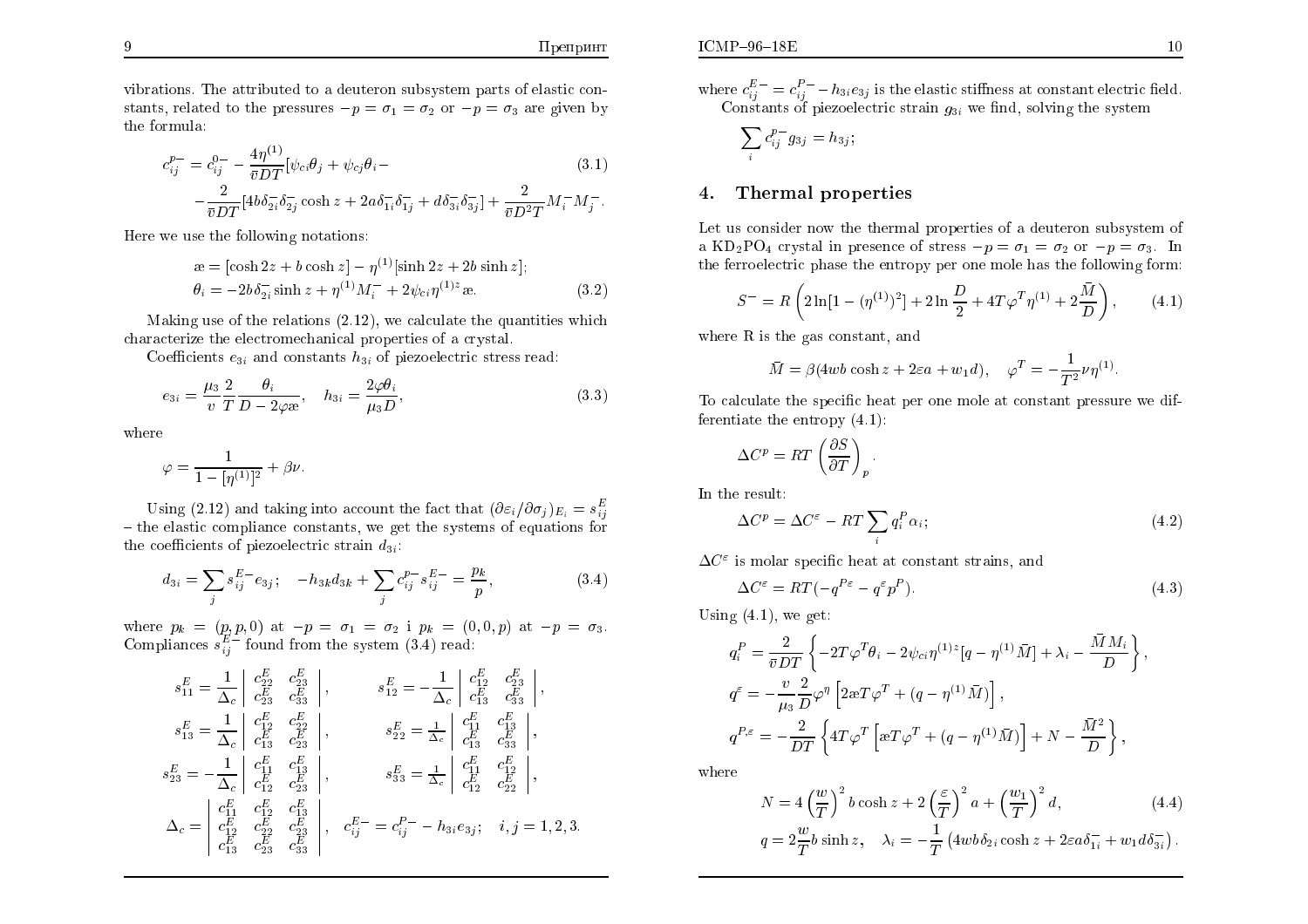From the relations  $(2.12)$  we obtain the expression for the pyroelectric<br>coefficient at constant pressure:  $coefficient$  at  $constant$  pressure:

$$
p^P = p^\varepsilon + \sum_i e_{3i} \alpha_i,\tag{4.5}
$$

where

$$
p^{\varepsilon} = \frac{\mu_3}{v} \frac{2}{T} \frac{2 \mathfrak{A} T \varphi^T + [q - \eta^{(1)} \bar{M}]}{D - 2\varphi^{\eta} \mathfrak{A}}; \tag{4.6}
$$

thermal expansion coefficients, attributed to the deuteron subsystem, obey the system of equations:

$$
\sum_{j} c_{ij}^{E} \alpha_j = -q_i^P + p^{\varepsilon} h_{3i}.
$$
\n(4.7)

In the paraelectric <sup>p</sup>hase:

$$
\alpha_{1,2} = \frac{-p_1^+ c_{33}^{p+} + p_3^+ c_{13}^{p+}}{[c_{11}^{p+} + c_{12}^{p+}]c_{33}^{p+} - 2[c_{13}^{p+}]^2} + \alpha_1^0,
$$
\n
$$
\alpha_3 = \frac{2p_1^+ c_{11}^{p+} - p_3^+ [c_{11}^{p+} + c_{12}^{p+}]}{[c_{11}^{p+} + c_{12}^{p+}]c_{33}^{p+} - 2[c_{13}^{p+}]^2} + \alpha_3^0,
$$
\n(4.8)

The constant terms, whic h describe contributions of the lattice anharmonicity, have been added to the right-hand sides of (4.8).

### 5.Dielectric susceptibilit y

Let us determine the longitudinal static dielectric susceptibility of  $\mathbf a$  $K(\mathrm{H}_x\mathrm{D}_{1-x})_2\mathrm{PO}_4$ -type crystal in presence of external pressure. Consider, at first, a clamped crystal ( $\varepsilon_i$  =const). In the ferroelectric phase, the expression for  $\chi_3^{\varepsilon -}(0,T,p)$  reads:

$$
\chi_3^{\varepsilon^-}(0,T,p) = \left(\frac{\partial P_3^-}{\partial E_3}\right)_{\varepsilon,E_3=0} = \frac{\mu_3^2}{v} \frac{1}{T} \frac{4\mathcal{E}}{D - 2\varphi \mathcal{E}}.\tag{5.1}
$$

In the paraelectric <sup>p</sup>hase:

$$
\chi_3^{\varepsilon+}(0,T,p) = \frac{\mu_3^2}{v} \frac{1}{T} \frac{4(1+b)}{2a+2b+d-1-2\beta\nu_c(1+b)}.\tag{5.2}
$$

In the case of a free crystal  $(p=const)$ ,

$$
\chi_3^{p-}(0,T,p) = \chi_3^{\varepsilon+}(0,T,p) + \sum_i e_{3i} d_{3i}.
$$
 (5.3)

In the paraelectric <sup>p</sup>hase the longitudinal susceptibilities of clamped and free crystals coincide:

$$
\chi_3^{p+}(0,T,p) = \chi_3^{\varepsilon+}(0,T,p)
$$

Transverse static dielectric susceptibilit y (along the x-axis) reads:

$$
\chi_1^{\varepsilon -}(0,T,p) = \left(\frac{\partial P_1}{\partial E_1}\right)_{\varepsilon,E_1=0} =
$$
  
=  $\frac{\mu_1^2}{v} \frac{1}{T} \frac{2(a+b \cosh z)}{D - 2(a+b \cosh z) \{[1 - (\eta^{(1)})^2]^{-1} + \beta[\nu_1 - \nu_3]\}}.$ 

In the paraelectric <sup>p</sup>hase:

$$
\chi_1^{\varepsilon+}(0,T,p) = \frac{\mu_1^2}{v} \frac{1}{T} \frac{2(a+b)}{1+2b+d-2\beta[\nu_1-\nu_3](a+b)}.\tag{5.4}
$$

The static dielectric susceptibility  $\chi_2^{\varepsilon^-}(0,T,p)$  read:

$$
\chi_2^{\varepsilon-}(0,T,p) = \left(\frac{\partial P_2}{\partial E_2}\right)_{\varepsilon, E_1=0} =
$$
  
= 
$$
\frac{\mu_2^2}{v} \frac{1}{T} \frac{2(a + b \cosh z)}{D - 2(a + b \cosh z) \{[1 - (\eta^{(1)})^2]^{-1} + \beta[\nu_1 - \nu_3]\}}
$$

In the paraelectric <sup>p</sup>hase:

$$
\chi_1^{\varepsilon+}(0,T,p) = \chi_2^{\varepsilon+}(0,T,p)
$$

#### 6.Experimental results

In this section we present the results of experimental study of the in
uence of uniaxial stresses applied along the crystallographic axes  $c$  (the optic axis) and  $\alpha$  (the perpendicular to the optic axis) on the temperature  $(70 - 300 \text{ K})$  and wavelength  $(400 - 700 \text{ nm})$  dependences of the birefringence  $\Delta n_y$  in KDP and DKDP crystals.

The birefringence at given wavelength  $\lambda$ , temperature T and stress  $\sigma$  read:

$$
\Delta n(\lambda, T, \sigma) = \frac{k\lambda}{d(T, \sigma)},
$$
\n(6.5)

where k is the interference minimum number;  $d(T, \sigma)$  is the thickness of a sample, being a function of temperature (owing to thermal expansion) and stress.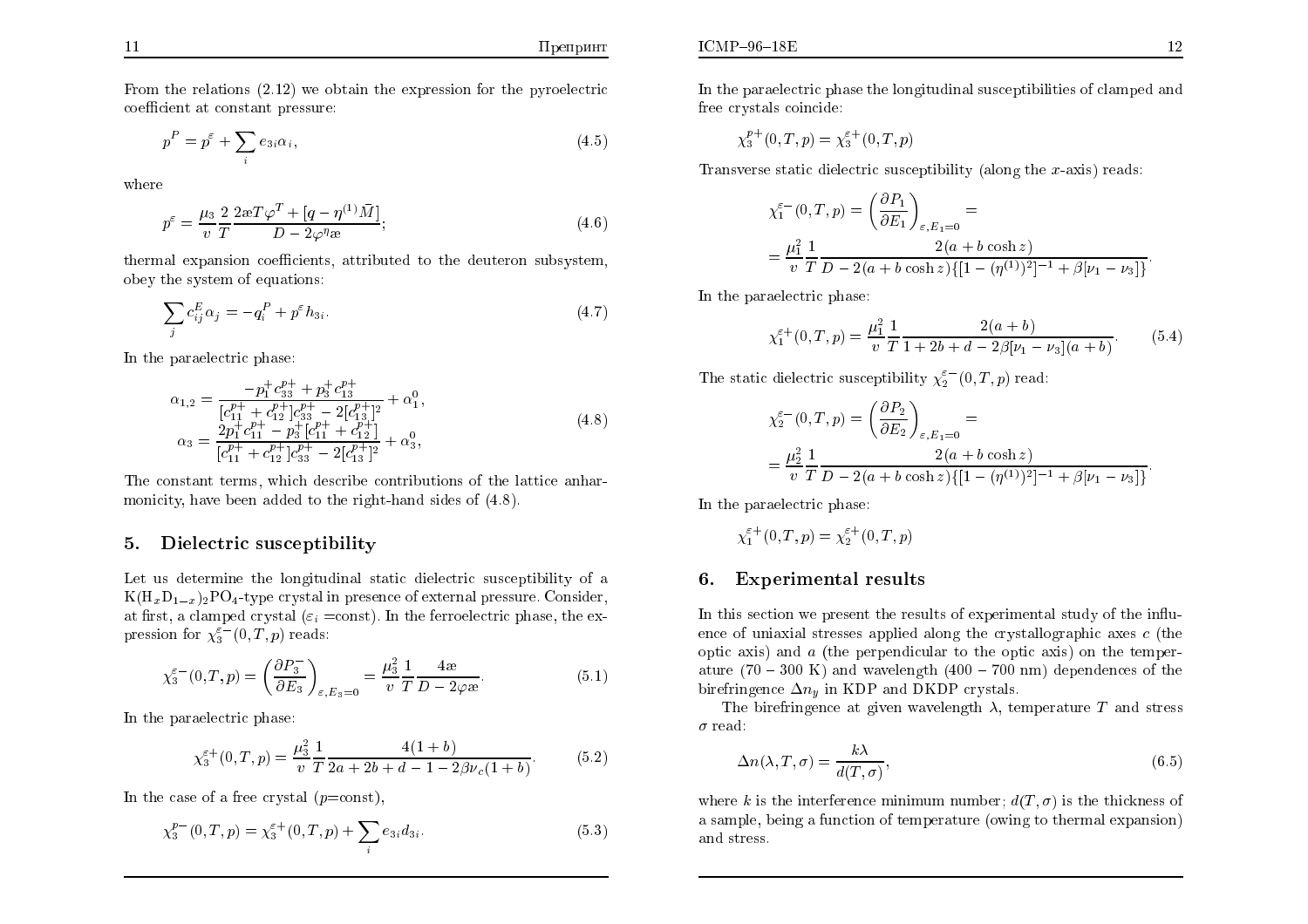We use the photographic method to record the interference pattern in the focal plane of the  $\rm \overline{A}QC-8$  spectrograph. The pattern arises once white light passes through the studied sample <sup>p</sup>laced on the spectrograph axis in the diagonal position bet ween two crossed nicols. Uniaxial stress was produced by the purpose attachment to a nitrogen cryostat. The device allowed one to carry out measurements in wide temperature (77  $-300$  K) and wavelength  $(250 - 800$  nm) ranges under pressures up to 1 kbar depending on the sample stabilit y.

Variation of the birefringence with temperature and pressure wasmeasured by recording the changes in the interference pattern minima with pressure at constant temperature. The transition temperature as afunction of external pressure was determined by examining the variation of the birefringence magnitude with pressure. Since the <sup>p</sup>hase transitions  $\inf_{\mathbf{A}}$  KDP and DKDP crystals are of the first order, pronounced changes in the interference pattern are observed at  $T=T_c$ ; the transition temperature was determined with an accuracy of  $0.05$  K. Orientation of crystals was performed judging from the view of conoscopic patterns as well as usinga polarizing microscope. This method allo wed one to determine acrystallographic direction to within 30'.

In figure 1 we depicted the wavelength dependence  $\Delta n_y$  of KDP and DKDP crystals (the transition temperature of the DKDP crystal is 213 K what corresponds to 89% deuteration) at different values of  $\sigma_1$ and  $\sigma_3$  stresses. It is revealed that  $\Delta n_y$  increases with  $\sigma_3$  and decreases with  $\sigma_1$ . Both stresses slightly affect the dispersion  $\Delta n_y(\lambda)$ . The values of derivatives  $d\Delta n_y/d\lambda$  at pressures  $\sigma_3$  and  $\sigma_1$  of 200 bar and different temperatures are <sup>g</sup>iven in Table 1.

In the figure 2 the pressure dependence of the birefringence  $\Delta n_y$  of KDP and DKDP crystals is <sup>p</sup>lotted (see also Table 1). As temperature in the ferroelectric phase decreases, the changes in of  $\Delta n_y$  of a DKDP crystal increase with pressure; this effect for  $\sigma_3$  stress is more significant than for  $\sigma_1$ .

In figure 3 we plotted the temperature dependence of the birefringence  $\Delta n_y$  of KDP and DKDP crystals at different values of pressure. In DKDP the  $\Delta n_y$  is more sensitive to  $\sigma_1$  than to  $\sigma_3$ , whereas the reverse is observed in KDP. The magnitude of changes in  $\Delta n_y$  with pressure in KDP and decreases in DKDP as temperature tends to  $T_c$  in the ferroelectric <sup>p</sup>hase.

The dependence of the jump of  $\Delta n_y$  at the transition point on stress magnitude and direction is found. in KDP:  $\delta \Delta n_y = 8.2 \cdot 10^{-4}$  ( $\sigma = 0$ ),<br> $6.4 \cdot 10^{-4}$  ( $\sigma = 0.001$ ),  $110.4 \cdot 10^{-4}$  ( $\sigma = 0.001$ ),  $\sigma$  EVDP,  $9.66$ 6.4  $\cdot$  10<sup>-4</sup> ( $\sigma_3$  = 200 bar) and 10.4  $\cdot$  10<sup>-4</sup> ( $\sigma_1$  = 200 bar), in DKDP: 2.66  $\cdot$  $10^{-4}$  ( $\sigma = 0$ ),  $2.61 \cdot 10^{-4}$  ( $\sigma_1 = 200$  bar) and  $2.92 \cdot 10^{-4}$  ( $\sigma_3 = 200$  bar).

As one can see, the  $\Delta n_y$  in DKDP is much lower than in KDP and its dependence on the stress direction is muchweaker.

On the basis of the obtained data and using the relations

$$
\delta(\Delta n_y)_{\sigma_x} = \frac{1}{2} [n_x^3 \pi_{11} - n_z^3 \pi_{31}] \sigma_{21} + s_{12} [n_z - n_x] \sigma_{21} = \pi_{21}^0 \sigma_1,
$$
  

$$
\delta(\Delta n_y)_{\sigma_z} = \frac{1}{2} [n_z^3 \pi_{33} - n_x^3 \pi_{13}] \sigma_{23} + s_{23} [n_x - n_z] \sigma_{23} = \pi_{23}^0 \sigma_3
$$

we calculated the combined piezooptic constants  $\pi_{21}^0$  and  $\pi_{23}^0$  of KDP and DKDP crystals (see Table 1).

The coefficients of KDP crystal increase and those of DKDP decrease as temperature tends to  $T_c$  in the ferroelectric phase.

|            |      | $\left\lceil \mathrm{d}\Delta n_y/\mathrm{d}\lambda\right\rceil\sigma_3\left\lceil \mathrm{d}\Delta n_y/\mathrm{d}\lambda\right\rceil\sigma_1\left\lceil \mathrm{d}\Delta n_y/\mathrm{d}\sigma_3\left\lceil \mathrm{d}\Delta n_y/\mathrm{d}\sigma_1\right\rceil\right\rceil$ |         |          |         | $\pi_{21}^{\circ}$ | $\pi_{23}$ |
|------------|------|------------------------------------------------------------------------------------------------------------------------------------------------------------------------------------------------------------------------------------------------------------------------------|---------|----------|---------|--------------------|------------|
|            | Κ    |                                                                                                                                                                                                                                                                              | nm      | har      |         | bar                |            |
| <b>KDP</b> | m.,  | $-1.44$                                                                                                                                                                                                                                                                      | $-1.48$ | 4.01     | -233    | $-3.4$             | 3.1        |
|            | 1231 | $-1.35$                                                                                                                                                                                                                                                                      | $-1.39$ | 11.2     | $-12.6$ | $-27.$             | 21.2       |
|            |      | $-1.05$                                                                                                                                                                                                                                                                      | $-1.09$ | 8.17     | $-2.65$ | -11.5              | 15.1       |
|            | 200  | -1.18                                                                                                                                                                                                                                                                        | $-1.22$ | $1.67\,$ | -1.15   | -3.5               | 5.5        |

Table 1: The wavelength and pressure derivatives of the birefringence and the combined <sup>p</sup>iezooptic constants of KDP and DKDP crystals  $at$  different  $\it temperatures.$ 

The transition temperature of KDP and DKDP crystals (figure 4) decreases with pressure linearly with:  $dT_c/d\sigma_3=-0.012$  K/kbar,  $dT_c/d\sigma_1=$  $-0.007$  K/kbar in DKDP and  $-0.007$  K/kbar and  $-0.003$  K/kbar in KDP.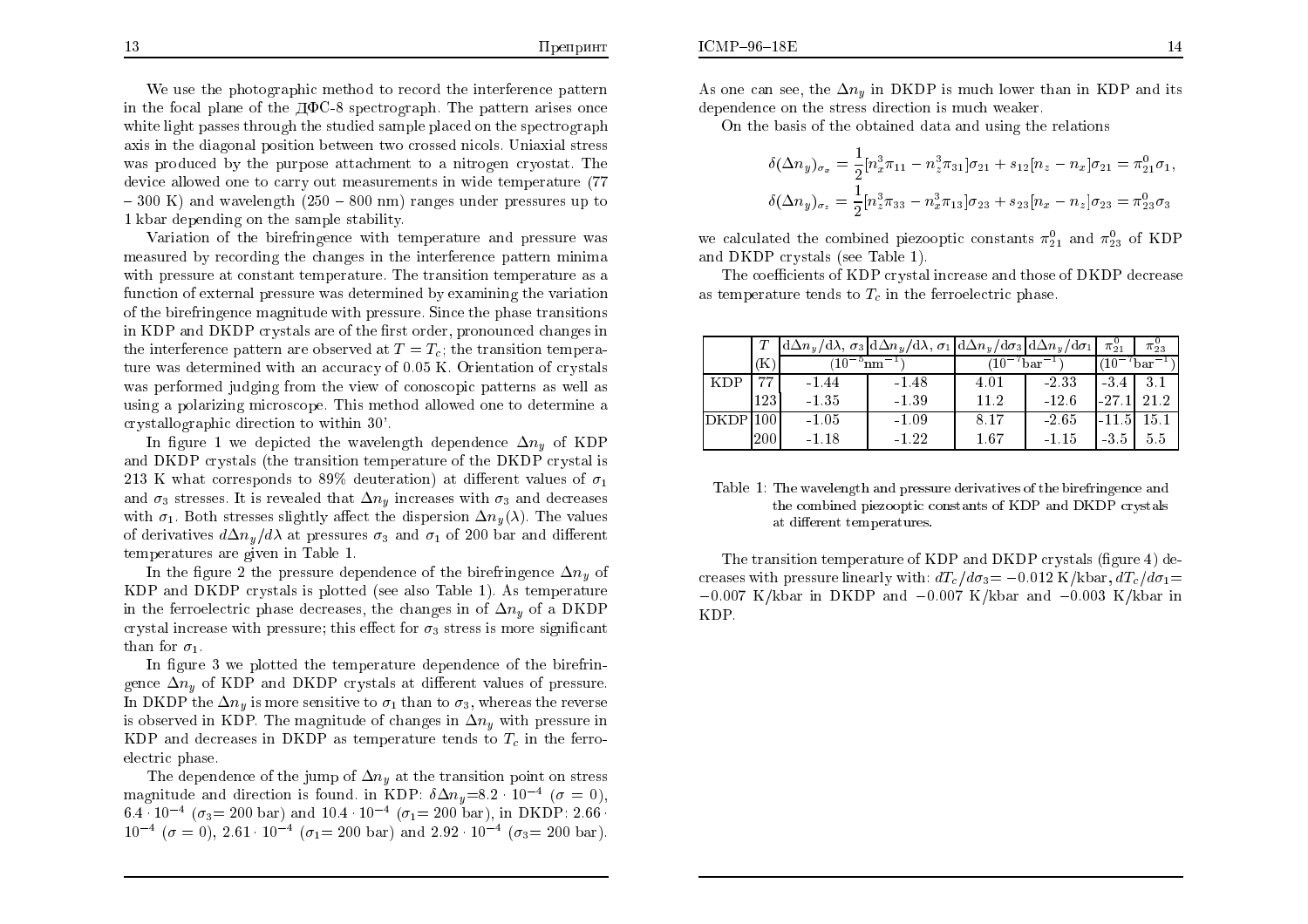15



Figure 1: Dispersion of the birefringence  $\Delta n_y$  of KDP (a) and DKDP (b) crystals at different temperatures  $T(K)$ : a)  $1 - 77$ ;  $2 - 123$ ; b)  $1 - 100$ ;  $2 - 200$ ; and pressures  $\bullet$  - $\sigma_3=200$  bar;  $\square - \sigma_i = 1$  bar;  $\circ - \sigma_1=200$  bar.



Figure 2: The pressure dependence of the birefringence  $\Delta n_y$  of KDP (a) i DKDP (b) crystals at different temperatures  $T(K)$ : a) 1 - 77; 2 - 123;b) 1 - 100; 2 - 200.  $\bullet$  -  $\sigma_3$ ; o - $\sigma_1$ .



Figure 3: The temperature dependence of the birefringence  $\Delta n_y$  of KDP (a) and DKDP (b) crystals at  $\lambda = 500$  nm at different pressures:  $\bullet$  -  $\sigma_3$ =200 bar;  $\square$  -  $\sigma_i$  = 1 bar;  $\circ$  - $\sigma_1$ =200 bar.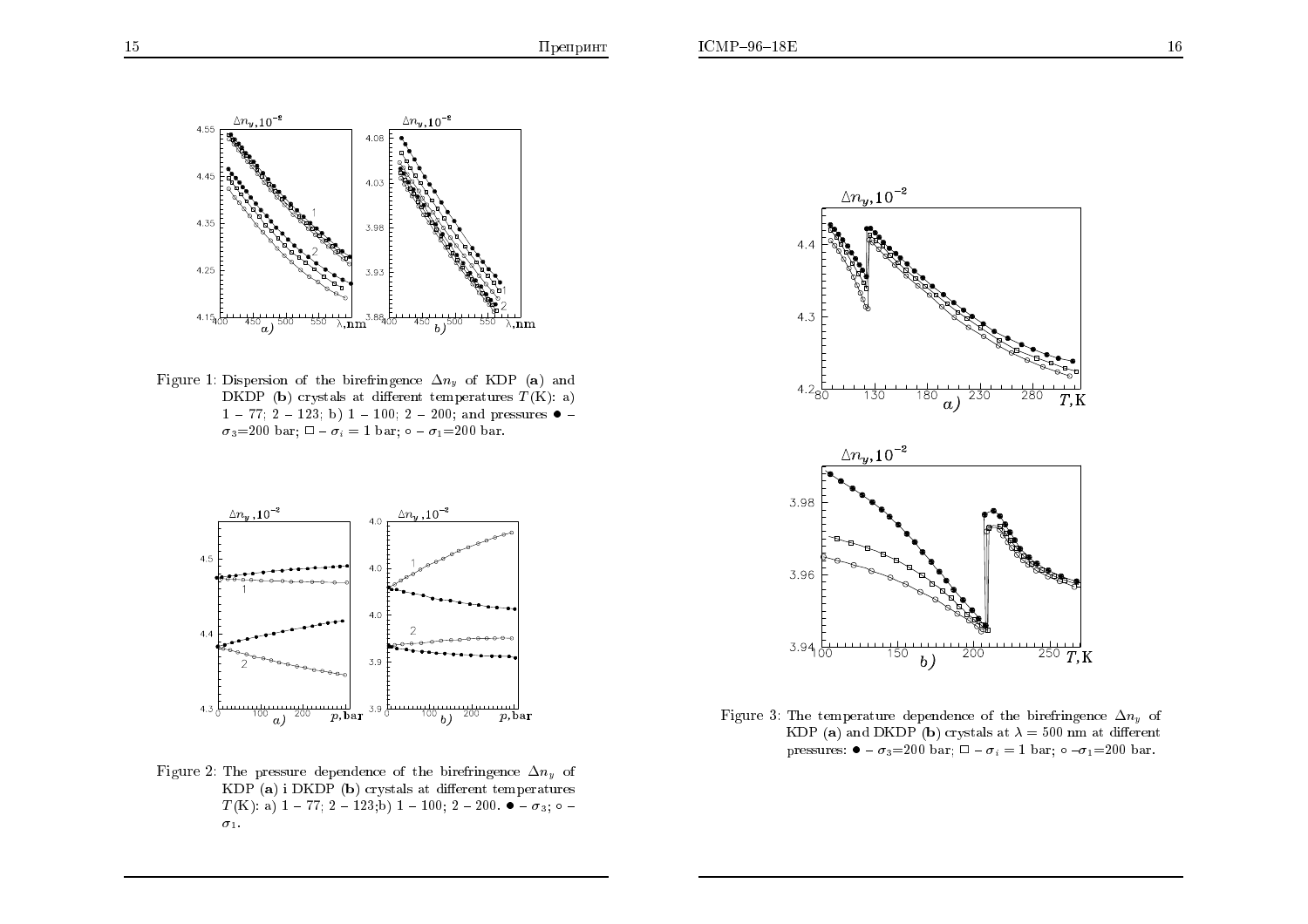

Figure 4: The pressure dependence of the transition temperature of KDP (1) and DKDP (2) crystals;  $\bullet - \sigma_3$ ;  $\circ - \sigma_1$ .

#### 7.Discussion

The only available experimental data concerning the uniaxial pressure effects on the studies crystals are for the presented in the previous  $sec$ tion dependence of the transition temperature  $T_c$  on the  $-p = \sigma_3$  stress. Thus we only can estimate the theory parameters and the corresponding changes in the responses of the uniaxially strained crystals. The experimental studies of these effects are of great importance. It would be very interesting to explore the structure changes in KDP crystals with uniaxial stress and compare them with the changes caused by hydrostatic<br>pressure. There is no symptometric information about the dependence pressure. There is no experimental information about the dependence of the hydrogen bond geometry on the uniaxial stress; the actual pe- $\,$  culiarities of this dependence are very difficult to predict theoretically. Nevertheless, we thought it necessary to describe the possible changes in characteristics of these crystals induced by uniaxial stresses, considering the variation of the H-site distance  $\delta$  with pressure  $(\delta_1/\delta_0)$  as free parameter.

Our goal was to draw attention to this problem and stimulate further<br>eximental investigation of hydrogatetic and uniquial pressure effects and experimental investigation of hydrostatic and uniaxial pressure effects on physical properties of H-bonded ferroelectrics.

In order to study the influence of the strains  $\varepsilon_i,$  caused by the uniaxial

stress  $\sigma_3$  or by  $\sigma_{1+2}$ , on the transition temperature, elastic, piezoelectric, thermal and dielectric characteristics of a  $\rm{K(H_{0.13}D_{0.87})_2PO_4},$  crystal, we need to set the values of the cluster parameters  $\varepsilon^0$ ,  $w^0$ ,  $w_1^0$ , long-range interaction parameters  $\nu_c(0)$ ,  $\nu_a(0)$ , effective dipole moments per unit cell  $\mu_c^{(0)}$ ,  $\mu_a^{(0)}$ , relevant to the case of an unstrained crystal, as well as the values of the deformation potentials  $\delta_{ij}$ ,  $\psi_{ci}$ ,  $\psi_{ai}$ , the parameter  $\delta_1/\delta_0$ and the "seed" elastic constants  $c_{ij}^0$  $j^{\ast}$ 

The values of  $\varepsilon^0$ ,  $w^0$ ,  $w_1^0$ ,  $\nu_c(0)$ ,  $\nu_a(0)$ ,  $\mu_c^{(0)}$  and  $\mu_a^{(0)}$ , providing a satisfactory description of a number of characteristics of a  $K(H_xD_{1-x})_2PO_4$ crystal at ambient pressure, have been found in [7,8]. At  $x = 0.87$ :  $\varepsilon^0 = 87.5 \text{ K}, w^0 = 785 \text{ K}, w_1^0 = \infty, \nu_c(0)/4 = 36.8 \text{ K}, \nu_a(0)/4 = 19 \text{ K},$  $\mu_c^{(0)} = 3.415510^{-18}$  esu,  $\mu_c^{(0)+} = 2.80310^{-18}$  esu,  $\mu_a^{(0)} = 2.80010^{-18}$  esu.

The values of the deformation potentials, being the same in the cases of hydrostatic and uniaxial pressures applied, were chosen such that the best agreemen<sup>t</sup> with experimental data was obtained for the variation of transition temperature  $T_c$  with hydrostatic pressure [3,4]. Those values we use in the present work (see Table 2).

|  |  |  |  | $\begin{bmatrix} \delta_{11}^- & \delta_{12}^- & \delta_{13}^- & \psi_{c1}^- & \psi_{c2}^- & \psi_{c3}^- & \delta_{11}^+ & \delta_{13}^+ & \psi_{c1}^+ & \psi_{c3}^+ \end{bmatrix}$ |
|--|--|--|--|-------------------------------------------------------------------------------------------------------------------------------------------------------------------------------------|
|  |  |  |  | $-45$ -55 885 -97 -97 250 -50 800 -97 390                                                                                                                                           |

| Table 2: The deformation potentials (in K) for a $\rm{K}(\rm{H}_{0.13} \rm{D}_{0.87})_{2} \rm{P} \rm{O}_{4}$ crys- |  |  |  |
|--------------------------------------------------------------------------------------------------------------------|--|--|--|
| tal.                                                                                                               |  |  |  |

In the case of  $p = -\sigma_3$  stress, the value of  $\delta_1/\delta_0$  which turned to be the most important fitting parameter was chosen such that the best fit to the experimentally found  $T_c(\sigma_3)$  dependence was obtained.

|  |  | $\begin{bmatrix} c_{11}^{0+} & c_{12}^{0+} & c_{13}^{0+} & c_{33}^{0+} & c_{11}^{0-} & c_{12}^{0-} & c_{13}^{0-} & c_{22}^{0-} & c_{23}^{0-} \end{bmatrix}$ |  |  |
|--|--|-------------------------------------------------------------------------------------------------------------------------------------------------------------|--|--|
|  |  | $6.93 - 0.78$ 1.22 5.45 6.93 -1.78 1.22 6.0 1.1 5.0                                                                                                         |  |  |

Table 3: The "seed" elastic constants (units of  $10^{11} \text{dyn/cm}^2$ ) of a  $\rm{K(H_{0.13}D_{0.87})_2PO_4}$  crystal.

Experimental values of the elastic constants of a  $K(\mathbf{H}_x \mathbf{D}_{1-x})_2 \mathbf{P}\mathbf{O}_4$ crystal for  $x = 0.89$  at temperatures above  $T_c$  are reported in [11]. These data have been taken as the "seed" elastic constants  $c_{ij}^{0+}$ . Since the values of elastic constants of ferroelectric DKDP are not available at all, we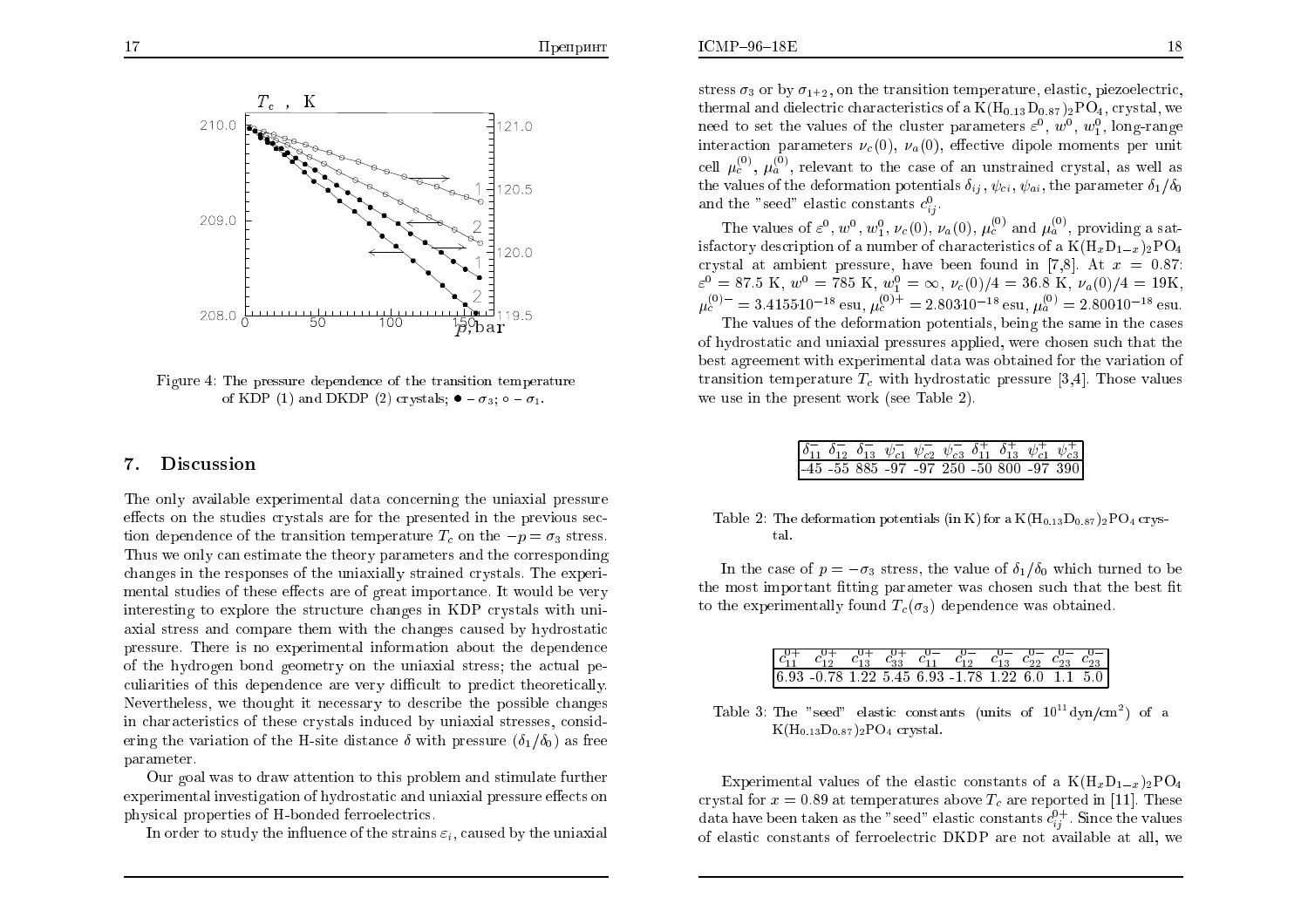$ICMP-96-18E$ 

carried out the calculations of  $T_c$ ,  $\varepsilon_i$  and other characteristics at different pressures and different trial values of  $c_{ij}^{0-}$  close to  $c_{ij}^{0+}$ . The set of  $c_{ij}^{0+}$ , providing the best fit to experimental data is given in Table 3.

Results of numerical calculations are presented in gures 5-15. The solid, long-dashed and short-dashed lines correspond to characteristics of a crystal under stresses  $\sigma_{\rm h}$ ,  $\sigma_{1^+2}$ , and  $\sigma_3$ , respectively.

In figure 5 we showed the calculated dependence of the transition temperature of a  $K(H_{0.13}D_{0.87})_2PO_4$  crystal on different pressures at different values of the  $\delta_1/\delta_0$  parameter along with experimental data for  $T_c(\sigma_3)$ . The linear dependence  $T_c(p) = T_c - k_T p$  is obtained, with

$$
k_T(3) = 13.9
$$
 K/kbar at  $2\delta_1/\delta_0 = -1.4 \cdot 10^{-4}$  bar<sup>-1</sup>,  
\n $k_T(3) = -6.3$  K/kbar at  $2\delta_1/\delta_0 = 0.7 \cdot 10^{-4}$  bar<sup>-1</sup>,  
\n $k_T(1+0) = 6.6$  K/kbar  $1.8$  K/s  $0.7$  m<sup>-1</sup> and  $k_T(1+0) = 0.7$  m<sup>-4</sup> h<sup>-1</sup>

$$
k_T(3) = -6.3
$$
 K/kbar at  $2\delta_1/\delta_0 = 0.7 \cdot 10^{-4}$  bar<sup>-1</sup>,  
\n $k_T(1^+2) = 6.6$  K/kbar at  $2\delta_1/\delta_0 = -0.7 \cdot 10^{-4}$  bar<sup>-1</sup>, and

 $k_T(h) = 2.67 \text{ K/kbar at } 2\delta_1/\delta_0 = -0.18 \cdot 10^{-4} \text{ bar}^{-1}$  [5]. The experimentally determined  $T_c(\sigma_3)$  dependence is well described at  $2\delta_1/\delta_0 = -1.4 \cdot 10^{-4} \text{ bar}^{-1}.$ 

In figure 6 we plotted the pressure dependence of strains  $\varepsilon_i(l)$  of a  $K(H_{0.13}D_{0.87})_2PO_4$  crystal with pressure. The values of  $\varepsilon_i$  vary with pressure linearly as:

$$
\varepsilon_i(1^+2)=-k_{\varepsilon_i(1^+2)}p,\quad \varepsilon_i(3)=-k_{\varepsilon_i(3)}p,
$$

where (units  $10^{-3}$  kbar<sup>-1</sup>):

$$
k_{\varepsilon_1(3)} = -0.54, \t k_{\varepsilon_2(3)} = -0.57, \t k_{\varepsilon_3(3)} = 2.3; \nk_{\varepsilon_1(3)}^+ = k_{\varepsilon_2(3)}^+ = 0.4, \t k_{\varepsilon_3(3)}^+ = -2.0, \nk_{\varepsilon_1(h)}^- = 1.7, \t k_{\varepsilon_2(h)}^- = 1.8, \t k_{\varepsilon_3(h)}^+ = 1.3; \nk_{\varepsilon_1(h)}^+ = k_{\varepsilon_2(h)}^+ = 1.4, \t k_{\varepsilon_3(h)}^- = 1.2, \nk_{\varepsilon_3(h)}^- = 1.2, \nk_{\varepsilon_3(1+2)}^- = 2.3, \t k_{\varepsilon_2(1+2)}^- = 2.5, \t k_{\varepsilon_3(1+2)}^- = -1.1; \nk_{\varepsilon_1(1+2)}^+ = k_{\varepsilon_2(1+2)}^+ = 1.8, \t k_{\varepsilon_3(1+2)}^+ = -0.71.
$$

Calculations do not predict any perceptible changes in  $\varepsilon_i$  with temper ature except for the abrupt jumps at the transition point. Let us note, that the magnitude of the strains does not depend on the  $\delta_1/\delta_0$  value. The  $\operatorname{Poisson}$  coefficient is equal to

$$
\sigma = \left| \frac{\varepsilon_{1,2}(3)}{\varepsilon_3(3)} \right| = 0.19
$$

The dependence of spontaneous polarization of a  $\rm{K(H_{0.13}D_{0.87})_2PO_4}$ crystal on temperature at different stresses  $\sigma_3$  and  $\sigma_{1+2}$  is given in figures 7a and 7b. For  $p = 0.001$  kbar the calculated  $P_s(T)$  dependence is an

agreement with the experimental results of  $[12]$   $(x = 0.84)$ . In calculations we put the effective dipole moment  $\mu_3$  to decrease with pressure linearly with  $\mu_3^- = (3.4155 - k_\mu^- p) \cdot 10^{-18}$  esu, where  $k_\mu^-(3) = 0.07$  esu/kbar,  $k_{\mu}^{-}(1+2) = 0.02 \text{ esu/kbar, assuming that } k_{\mu}^{-}(3) < k_{\mu}^{-}(h)$ . In order to determine the values of  $k_{\mu}(3)$  and  $k_{\mu}(1+2)$ , we need to know the pressure dependence of  $P_s(3)$  and  $P_s(1+2)$ . However, we are not aware of any experimental measurements of these dependences.

In figure 8 we depicted the polarizations  $P_s(h)$ ,  $P_s(3)$  and  $P_s(1+2)$ of a  $K(H_xD_{1-x})_2PO_4$  ( $x = 0.87$ ) crystal as functions of  $\Delta T = T - T_c$ . As one can see, the pressure of 1 kbar reduces only  $P_s(3)$ , whereas  $P_s(h)$ and  $P_s(1+2)$  remain almost unchanged.

In figures 9-11 we depicted the temperature dependences of piezoelectric coefficients  $e_{3i}$ ,  $d_{3i}$ ,  $h_{3i}$ ,  $g_{3i}$ ,  $(i = 1, 2, 3)$  of a K(H<sub>0.13</sub>D<sub>0.87</sub>)<sub>2</sub>PO<sub>4</sub> crystal at stresses  $\sigma_3$  and  $\sigma_{1^+2}$  of 0.001 and 0.2 kbar. Let us note that the magnitudes of the piezocoefficients at low  $-p = \sigma_1 = \sigma_2$  or  $-p = \sigma_3$ stresses hardly differ. In the paraelectric phase all the considered piezocoefficients are equal to zero. When the temperature tends to  $T_c$  the absolute values of  $e_{3i}$  and  $d_{3i}$  sharply increase and fall to zero abruptly at the transition point; pressure reduces the size of the jumps. The temperature range where  $e_{3i}$  and  $d_{3i}$  differ from zero, decreases with pres-<br>curs. Coefficients he and a sinemass cliently with temperature and fall sure. Coefficients  $h_{3i}$  and  $g_{3i}$  increase slightly with temperature and fall to zero with a discontinuity at  $T=T_c$ ; the size of the discontinuity increases with pressure. The values of  $e_{31}$ ,  $e_{32}$ ,  $\ldots$   $g_{31}$ ,  $g_{32}$  are negative, and those of  $e_{33}, e_h, \ldots, d_{33}, d_h$  are positive.

In figure  $13$  we plotted the variation of the attributed to the deuteron subsystem part of specific heat of a  $K(H_{0.13}D_{0.87})_2PO_4$  crystal with tem-<br>negative at different stresses  $\sum_{n=1}^{\infty}$  and  $\sum_{n=1}^{\infty}$  along with the perature at different stresses  $-p=\sigma_1=\sigma_2$  and  $-p=\sigma_3$  along with the experimental points for  $p = 0.001$  kbar. In the ferroelectric phase  $\Delta C^p$ <br>charges it is a discussed as terms waters to date  $T$  and descress it is a discussed sharply increases as temperature tends to  $T_c$  and decreases with a discontinuity at the transition point. The peak values of  $\Delta C^p$  in the high pressure range are smaller than those at 0.001 kbar. In the paraelectric phase the specic heat hardly depends on either pressure or temperature.

The temperature dependence of the inverse longitudinal dielectric permittivity  $\varepsilon_3^{-1}(0,T,p)$  of the K(H<sub>0.13</sub>D<sub>0.87</sub>)<sub>2</sub>PO<sub>4</sub> crystal at different pressures  $-p = \sigma_3$  and  $-p = \sigma_1 - \sigma_2$  is plotted in figures 14a and 14b, respectively. At  $p = 0.001$  kbar, the calculated dependence  $\varepsilon_3^{-1}(0,T,p)$ is in agreement with the experimental data of [12] for  $x = 0.84$ . In fig-<br>xxx, 14; so also deniated the  $z^{-1}(0,T)$  in summarity dentation processes ure 14a we also depicted the  $\varepsilon_3^{-1}(0,T,p)$  curve at hydrostatic pressure of 1 kbar. As one can see, the magnitude of  $\varepsilon_3(0,T,p)$  decreases with pressure, influence of the uniaxial  $\sigma_3$  stress being the most significant. However, the main pressure effect here is the shift of the transition point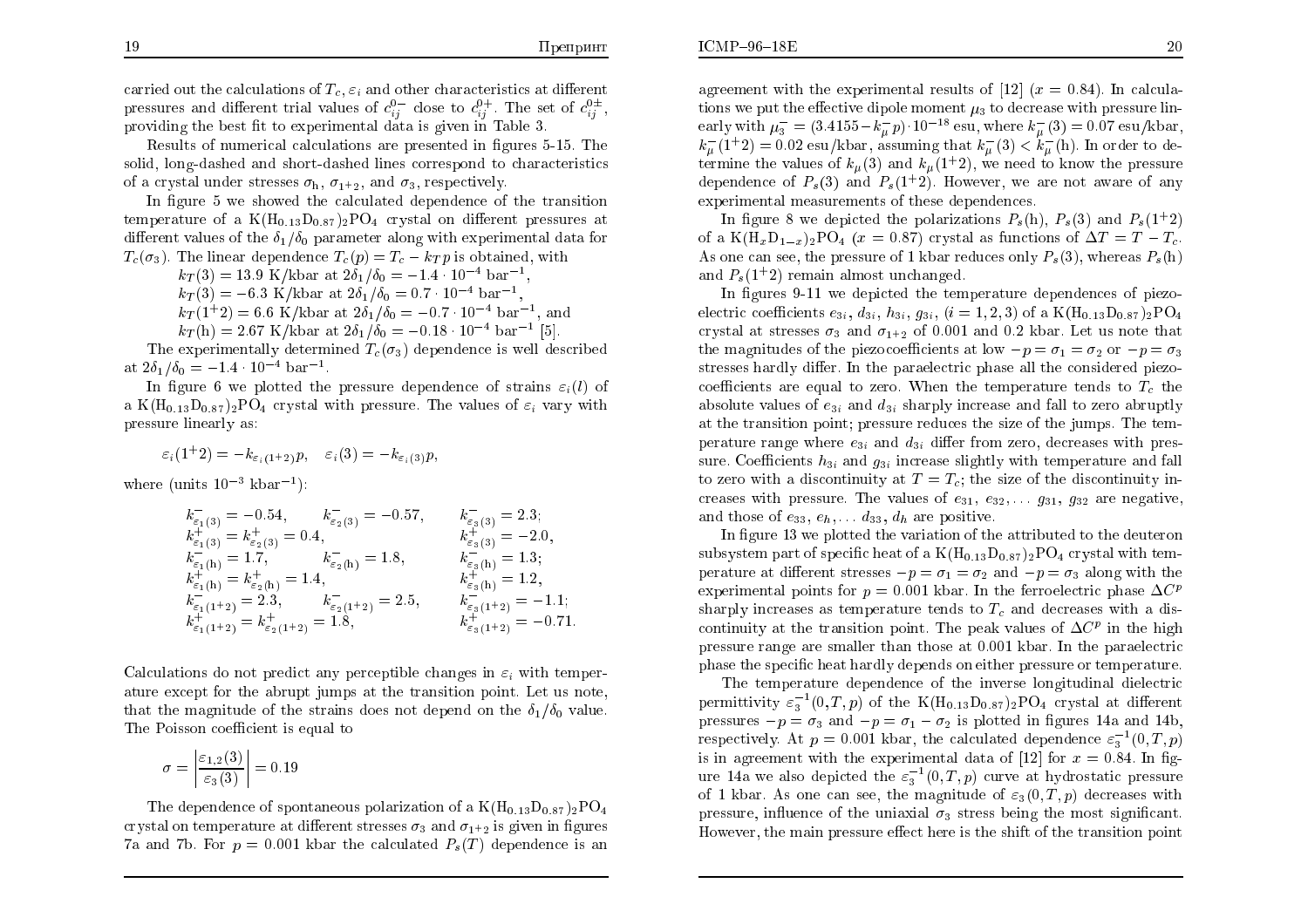and, thereby, of the whole  $\varepsilon_3(T)$  curve to lower temperatures. Thus at constant  $\Delta T$ ,  $\varepsilon_3(0, T, p)$  almost does not depend on pressure in the paraelectric <sup>p</sup>hase and only slightly varies in the ferroelectric <sup>p</sup>hase.

In figure 15 we depicted the temperature dependence of the transverse static dielectric permittivity of a uniaxially  $\sigma_3$  strained DKDP crystal along with the experimental data [15] for  $p = 0.001$  kbar. It should be noted that the character of the changes in  $\varepsilon_1(0,T,p)$  with pressure essentially depends on the choice of the free parameters. For instance,  $\varepsilon_1(0,T,p)$  decreases with  $\sigma_3$  at  $T>T_c$  and decreases at  $T < T_c$ , if  $\psi_{11} = \psi_{12} = 1000 \text{ K}, \psi_{13} = -1000 \text{ K}, \text{ and decreases at all temperatures}$ if  $\psi_{11} = \psi_{12} = 5000 \text{ K}, \psi_{13} = 10000 \text{ K}.$ 

## 8.Concluding remarks

In our previous works [3,4] within the earlier proposed model we studied the in
uence of hydrostatic pressure on the <sup>p</sup>hysical properties of  $K(H_xD_{1-x})_2PO_4$  crystals. In the present paper within the same model we consider the uniaxial  $p=-\sigma_3$  and  $p=-\sigma_1=-\sigma_2$  stresses effects on the <sup>p</sup>hase transition, thermodynamic, elastic, <sup>p</sup>iezoelectric and dielectric properties of these crystals.

We performed the experimental measurements of uniaxial  $p=-\sigma_3$ and  $p=-\sigma_1$  stresses influence on temperature and wavelength dependences of the birefringence in  $KH_2PO_4$  and  $KD_2PO_4$  crystals. It was found out that the  $p=-\sigma_3$  and  $p=-\sigma_1$  stresses affected the birefringence in different ways:  $\Delta n_y$  increased with  $p=-\sigma_3$  and decreased with  $p=-\sigma_1$ . It is shown that the pressure dependence of the jump of  $\Delta n_y$ at the transition point in DKDP was much lower than in KDP. It was also revealed that the transition temperature decreases with  $p=-\sigma_3$ more rapidly that with  $p=-\sigma_1$  or with hydrostatic pressure.

Since the only available experimental data are for the pressure de- pendence of the transition temperature and some optical characteristics, we only can estimate the theory parameters. To compare the present results with the relevant data in the hydrostatic pressure case is of grea<sup>t</sup> interest.

In this paper we state the possible changes in the <sup>p</sup>hysical properties of DKDP crystals with the uniaxial pressure, considering the variationof the H-site distance  $\delta$  with pressure  $(\delta_1/\delta_0)$  as free parameter. The main feature of the predicted effects is that even low uniaxial stress can<br>with a stress of the contract of the contract of the contract of the contract of the contract of the contract o induce signicant changes in the responses of the studied crystals.

It is urgen<sup>t</sup> to carry out comprehensive experimental studies of the uniaxial pressure effects on these crystals, especially on their structure.

It will allow us to dene the theory parameters more precisely and chec kour predictions.

The previous [3,4] and present studies sho w that in the framework of the proton ordering model within the cluster approximation it is possible to obtaina goo<sup>d</sup> description of experimental data for the pressure dependence of thermodynamic and dynamic characteristics of ferroelectric crystals of KDP family. We hope that experimental measurements of the hydrostatic and uniaxial pressure effects on the hydrogen-bonded crystals (on KDP in particular) will allo w us to clarify the microscopic mechanism of the phase transition in these crystals, correct the theory parameters and maybe the microscopic model itself.

# Acknowledgments

This work was supported by the Western Scientific Center of the National Academy of Sciences of Ukraine and by the Foundation for Fundamental Investigations of the Ukrainian Ministry in Affairs of Science and Technology, project  $\rm N2.04/171.$ 

# References

- [1] Stasyuk I.V., Biletskii I.N. In
uence of omnidirectional and uniaxial stress on the ferroelectric phase transition in crystals of  $\rm{KH_2PO_4}$  type. // Bull. Ac. Sci. USSR, Phys. Ser., 1983, vol. 4, No 4, p. 79-82.
- [2] Stasyuk I.V., Biletskii I.N., Styahar O.N. Pressure induced <sup>p</sup>hase transition in  $KD_2PO_4$  crystals. // Ukr. Fiz. Zh., 1986, vol. 31, No 4, p. 567-571. (in Russian)
- [3] Stasyuk I.V., Levitskii R.R., Zachek I.R., Moina A.P., Duda A.S. Hydrostatic pressure in
uence on <sup>p</sup>hase transition and <sup>p</sup>hysical properties of  $KD_2PO_4$ -type ferroelectrics. // Cond.Matt.Phys., 1996, vol.8, p. 129-256.
- [4] Stasyuk I.V., Levitskii R.R., Zachek I.R., Moina A.P., Duda A.S. Hydrostatic pressure in
uence on <sup>p</sup>hase transition and <sup>p</sup>hysical properties of  $KD_2PO_4$ -type ferroelectrics. / Preprint, ICMP-96-12E, Lviv, 1996, 42 p.
- [5] Nelmes R.J. Structural studies of KDP and the KDP-type transition by neutron and X-ray diffraction: 1970–1985.  $//$  Ferroelectrics, 1987, vol. 71, p. 87-123.
- [6] Tibbals J.E., Nelmes R.J., McIntyre G.J. The crystal structure of tetragonal  $\rm{KH_{2}PO_{4}}$  and  $\rm{KD_{2}PO_{4}}$  as a function of temperature and pressure. // J.Phys.C: Solid State. Phys., 1982, vol. 15, p. 37-58.
- [7] Levitskii R.R., Zachek I.R., Mits I.Ye. Thermodynamics and longitudinal relaxation of ferroelectrics  $K(H_xD_{1-x})_2PO_4$ . / Preprint, ITP-87-114R, Kiev, 1987, 48 <sup>p</sup> (in Russian).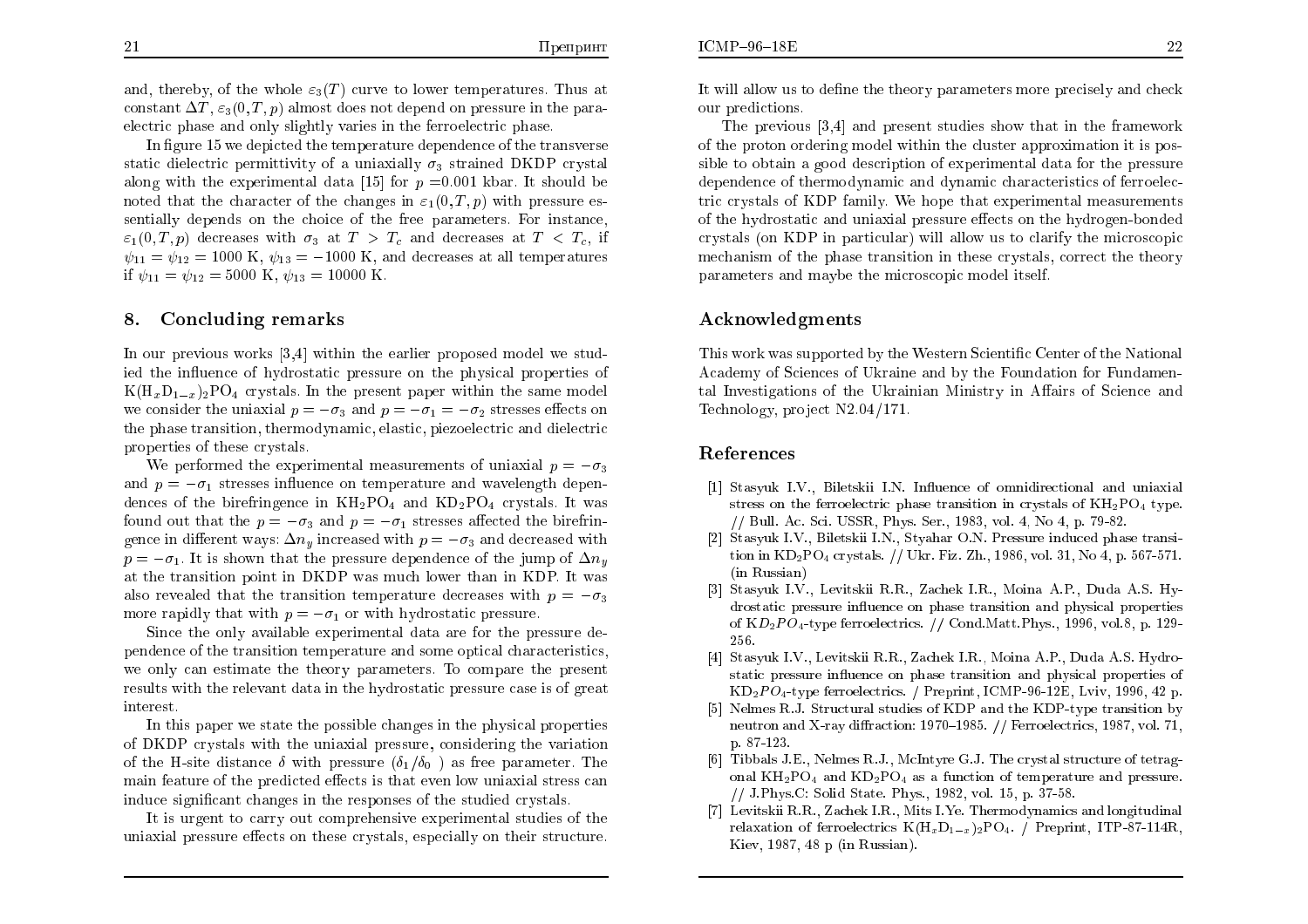- [8] Levitskii R.R., Zachek I.R., Mits I.Ye. Transverse relaxation in  $K(H_xD_{1-x})_2PO_4$  type ferroelectrics. / Preprint, ITP-87-115R, Kiev, 1987, 48 <sup>p</sup> (in Russian).
- [9] Levitskii R.R., Korinevskii N.A., Stasyuk I.V. Distribution functions and  ${\rm the rmodynamical\ properties\ of\ KD_2PO_4\ and\ ND_4D_2PO_4\ type\ crystals.}$ // Phys. Stat. Solidi (b){ 1978, vol. 88, No 1, p. 51-63.
- [10] Samara G.A. The effects of deuteration on the static ferroelectric properties of  $KH_2PO_4$  (KDP). // Ferroelectrics, 1973, vol. 5, p. 25-37.
- [11] Shuvalov L.A., Mnatsakanyan A.V. The elastic properties of  $\text{KD}_2\text{PO}_4$ crystals over <sup>a</sup> wide temperature range. // Sov. Phys. Crystall., 1966, vol. 11, No 2, p. 210-212.
- [12] Chabin M., Giletta P. Polarization and dielectric constant of KDP-type crystals. // Ferroelectrics, 1977, vol. 15, No 3-4, p.149-154.
- [13] Reese W., May L.F. Studies of <sup>p</sup>hase transitions in order-disorder ferroelectrics. II. Calorimetric investigations of KD2PO4. // Phys.Rev., 1968, vol. 167, 2, p. 504-510.
- [14] Hill R.M., Ichiki S.K. Paraelectric response of KD2PO4. // Phys. Rev., 1963, vol. 130, No 1, p. 150-151.
- [15] E.N. Volkova (private communication).



Figure 5: The pressure dependence of the transition temperature  $T_c$  of a K $(\rm{H}_{0.13}D_{0.87})_2\rm{PO}_4$  crystal under the stresses  $\sigma_3,$  $\sigma_{1+2}$  and  $\sigma_{\rm h}$  at different values of  $2\delta_1/\delta_0$  (bar-1): 1 - $-1.4 \cdot 10^{-4}$ ; 2 -  $-0.7 \cdot 10^{-4}$ ; 3 -  $-0.17 \cdot 10^{-4}$  [5] 4 - $0.7 \cdot 10^{-4}$ .



Figure 6: The pressure dependence of the strains  $\varepsilon_1(l)$  at  $T < T_c$ (a) i  $T > T_c$  (b):  $1 - \varepsilon_1(l)$ ;  $2 - \varepsilon_2(l)$ ;  $3 - \varepsilon_3(l)$ ; (l=3, 1<sup>+</sup>2, h).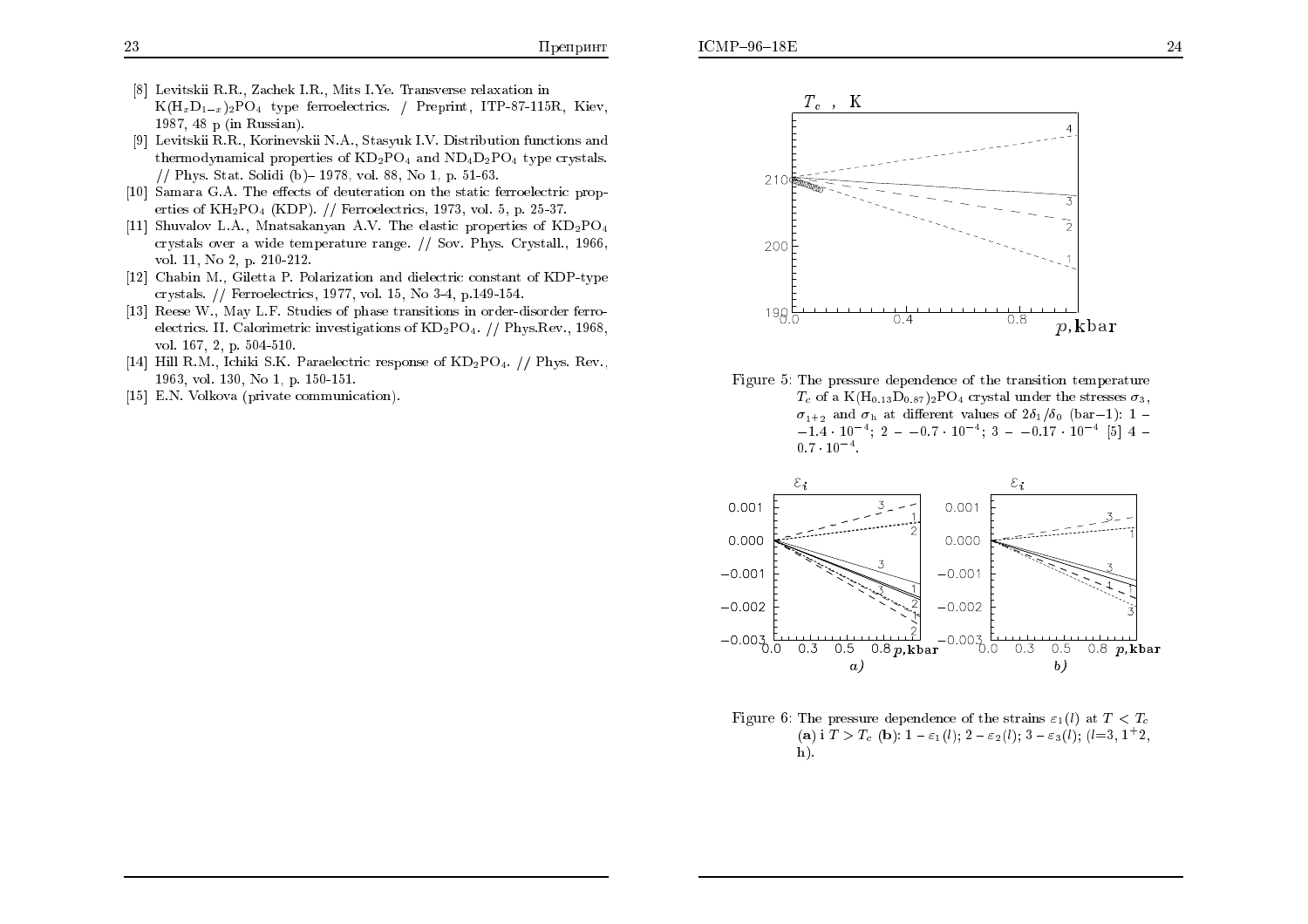

Figure 7: The temperature dependence of the spontaneous polarization  $P_s(3)$  (a) and  $P_s(1^+2)$  (b) of a K(H<sub>0.13</sub>D<sub>0.87</sub>)<sub>2</sub>PO<sub>4</sub> crystal at different pressures  $p(\text{kbar})$ : 1,  $\circ [12]$   $(x = 0.84) - 0.001;$  $2 - 0.2$ ; 3  $- 0.5$ ; 4  $- 1.0$ .



Figure 8: The temperature  $(\Delta T = T - T_c)$  dependence of the spontaneous polarization  $P_s(3)$ ,  $P_s(h)$  and  $P_s(1+2)$  of a  ${\rm K}({\rm H}_{0.13}{\rm D}_{0.87})_{2}{\rm PO}_{4}$  crystal at different pressures  $p({\rm kbar})$ :  $1 - 0.001; 2 - 1.0.$ 



 $\operatorname{Figure 9: The temperature dependence of the piezocoefficients}$  $e_{3i}(3)$  (a) and  $e_{3i}(1^+2)$  (b) of a K(H<sub>0:13</sub>D<sub>0:87</sub>)<sub>2</sub>PO<sub>4</sub> crystal at different pressures  $p(\text{kbar})$ : 0.001 - *a*; 0.2 - *b*. 1  $e_{31}$ ; 2 -  $e_{32}$ ; 3 -  $e_{33}$ .



Figure  $10$ : The temperature dependence of the piezocoefficients  $d_{3i}(3)(a)$  and  $d_{3i}(1^+2)$  (b) of a K(H<sub>0:13</sub>D<sub>0:87</sub>)<sub>2</sub>PO<sub>4</sub> crystal at different pressures  $p(\text{kbar})$ : 0.001 -  $a$ ; 0.2 -  $b$ . 1  $d_{31}$ ; 2 -  $d_{32}$ ; 3 -  $d_{33}$ .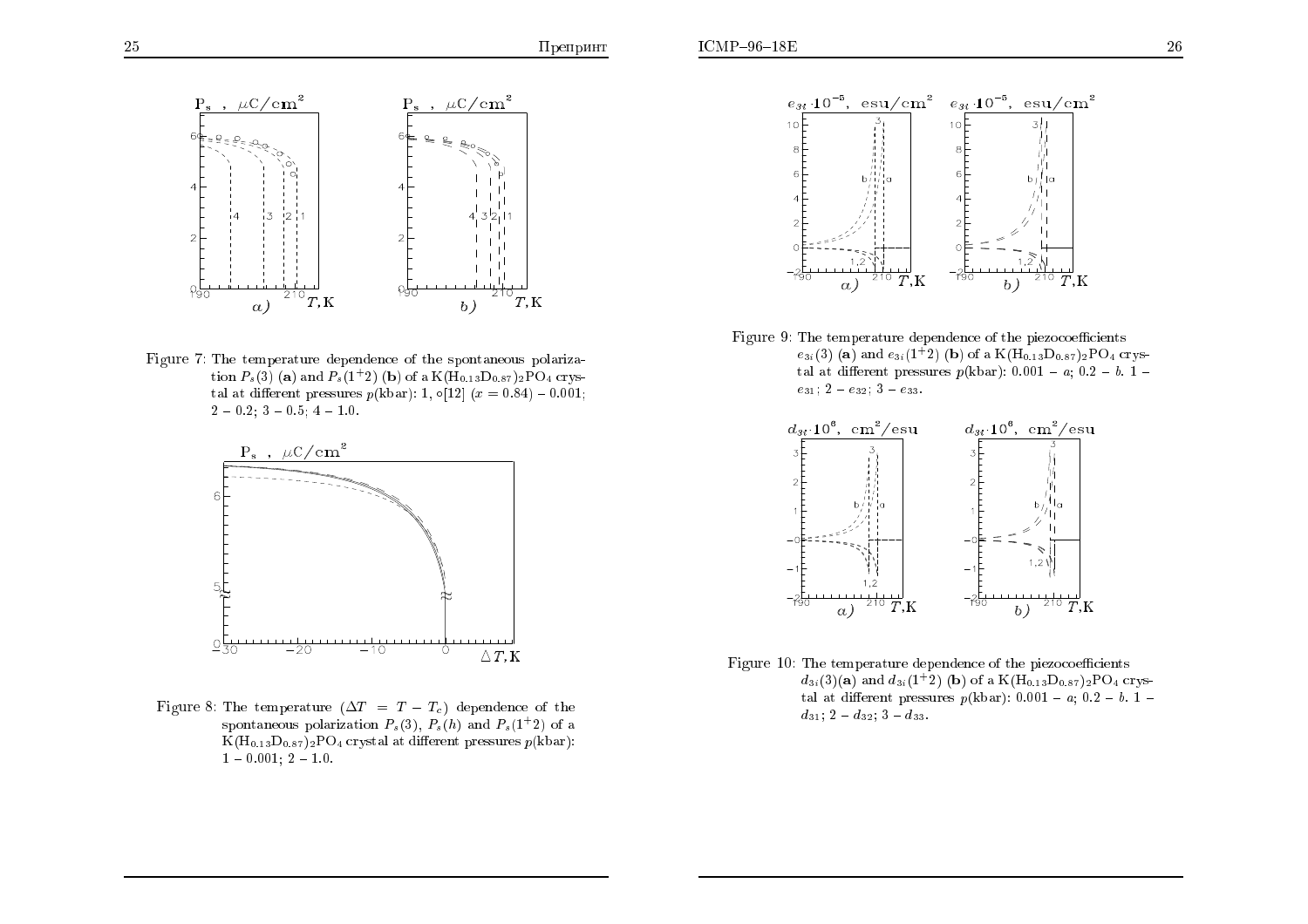

Figure  $11$ : The temperature dependence of the piezocoefficients  $g_{3i}(3)$  (a) and  $g_{3i}(1^+2)$  (b) of a K(H<sub>0.13</sub>D<sub>0.87</sub>)<sub>2</sub>PO<sub>4</sub> crystal at different pressures  $p(\text{kbar})$ : 0.001 - *a*; 0.2 - *b*. 1  $g_{31}; 2 - g_{32}; 3 - g_{33}.$ 



Figure 13: The temperature dependence of the attributedto a deuteron subsystem specific heat  $\Delta C^p$  of a<br> $V(W, D) \rightarrow \overline{D}O$  existed at different pressures  $K(\mathrm{H}_{0.13}\mathrm{D}_{0.87})_2\mathrm{PO}_4$  crystal at different pressures  $p(\mathrm{kbar})$ : 1,  $\mathrm{O}[13]$  – 0.001, 2 – 0.2.



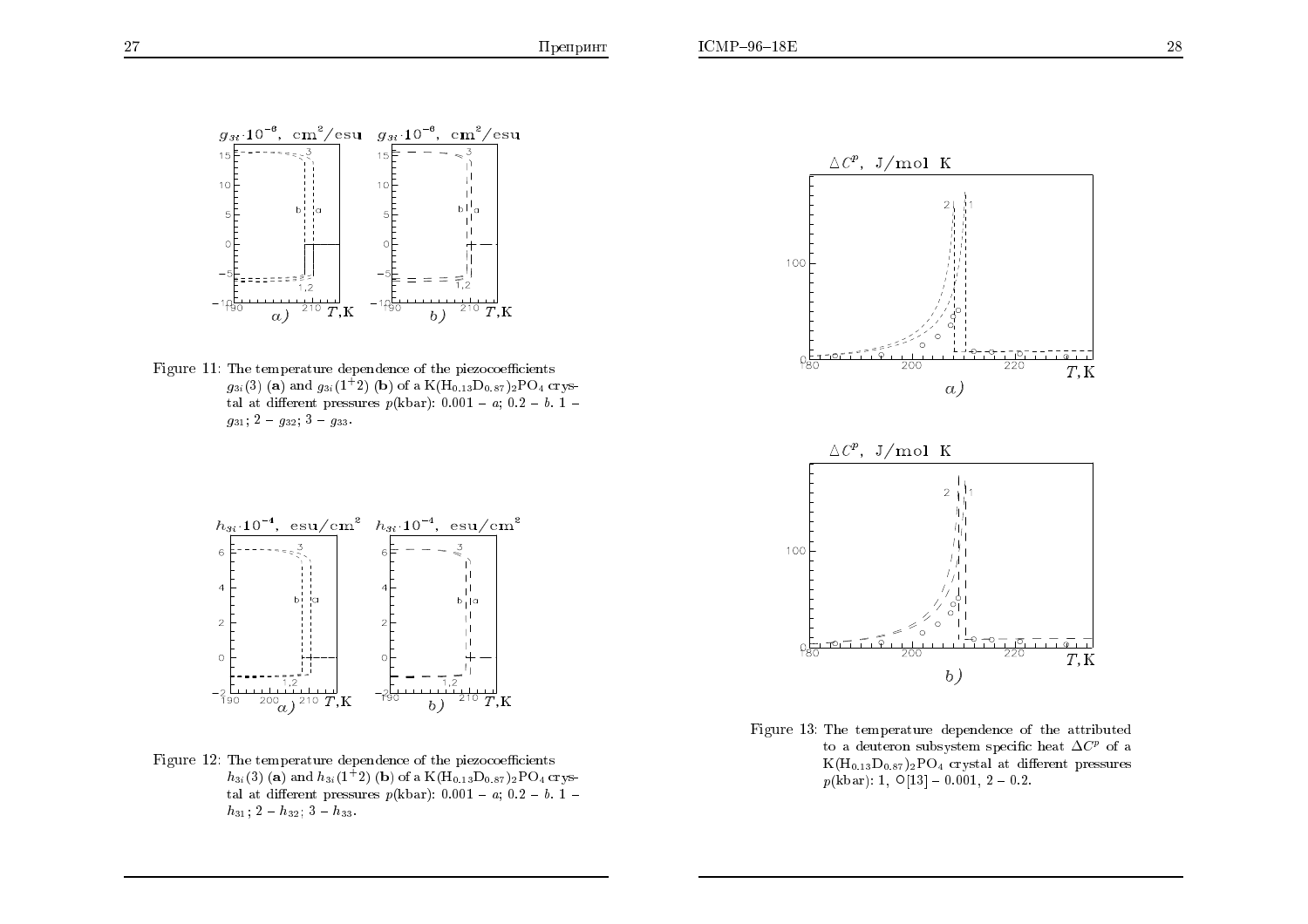



Figure 15: The temperature dependence of the transverse static dielectric permittivity  $\varepsilon_1(0,T,\sigma_3)$  of a  $K(\mathrm{H}_{0.13}\mathrm{D}_{0.87})_2\mathrm{PO}_4$  crystal at different pressures  $p(\mathrm{kbar})$  and different values of deformation potentials  $\psi_{ai}$ : 1 - 1 kbar,  $\psi_{11} = \psi_{12} = 1000$  K,  $\psi_{13} = -1000 \text{ K}; 2, \text{ o}[15] - 0.001; 3 - 1 \text{ kbar},$  $\psi_{11} = \psi_{12} = -5000 \text{ K}, \ \psi_{13} = 10000 \text{ K}.$ 

Figure 14: The temperature dependence of the inverse longitudinal static dielectric permittivity  $\varepsilon_3^{-1}(0,T,\sigma_3)$ ,  $\varepsilon_3^{-1}(0,T,h)$  (a) and  $\varepsilon_3^{-1}(0,T,\sigma_{12})$  (b) of a K(H<sub>0.13</sub>D<sub>0.87</sub>)<sub>2</sub>PO<sub>4</sub> crystal at different pressures  $p(\text{kbar})$ : a) 1,  $\Delta$  [14], - 0.001; 2,4 - 1; 3 - 0.5, b) 1,  $\Delta$  [14], - 0.001; 2, -0.5  $(0.5; b)$  1,  $\Delta$  [14] - 0.001; 2 - 0.5.

-230

 $b)$ 

 $\frac{1}{250}$   $\frac{1}{T,K}$ 

 $111$  $111$ 

 $\frac{1}{210}$ 

 $0.09\frac{L}{90}$